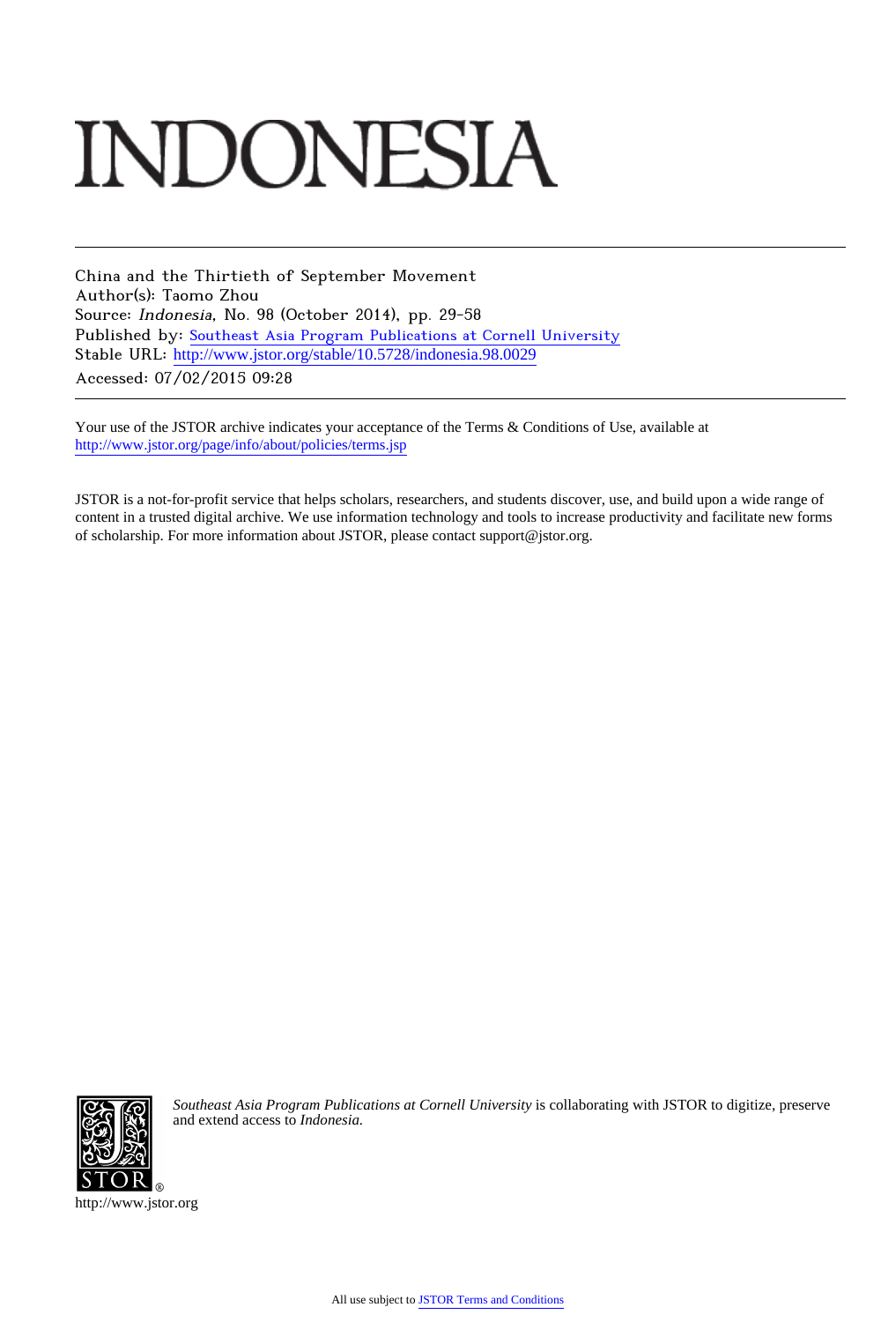## CHINA AND THE THIRTIETH OF SEPTEMBER MOVEMENT

### Taomo Zhou

#### **Introduction**

1

There has been a lot of uncertainty around the role of the People's Republic of China (PRC) in Indonesian politics immediately before and during the Thirtieth of September Movement (*Gerakan 30 September*, hereafter referred as "G30S"). The idea that Beijing had a hand in G30S has been around since late 1965, when the Indonesian army accused the Chinese government of smuggling arms to the Communist Party of Indonesia (Partai Komunis Indonesia, PKI) for a revolt.<sup>1</sup> The army's newspaper, *Angkatan Bersendjata,* later made a more aggressive charge against G30S as being an "abortive communist coup planned and arranged by the Peking regime as part of its concept of world revolution."<sup>2</sup> The allegation was instilled in the minds of the general population in Indonesia through the film *The Betrayal of the PKI* (*Pengkhianatan G30S/PKI*), a propaganda tool of the Suharto regime that was broadcast annually on

**Indonesia 98 (October 2014)**

Taomo Zhou is a PhD candidate in the Department of History, Cornell University. Her dissertation focuses on the diplomatic relations and transnational social interactions between China and Indonesia during the Cold War. She thanks Chen Jian, Jack Meng-tat Chia, Sherman Cochran, Charles Kraus, Andrew Mertha, Eric Tagliacozzo, and the anonymous reviewer for their comments, and Jeffery Petersen and Carole Atkinson for their help with materials.

<sup>1</sup> "262 Putjuk Sendjata Dapat Dirampas," *Duta Masyarakat*, October 11, 1965. According to this report, among the 262 pieces of weaponry confiscated in the army's first week of operations against the PKI in the aftermath of G30S, 150 pieces were Tjung rifles.

<sup>2</sup> "Kisah Gagalanja Coup Gestapu Jang Dimasak di Peking, I: Rezim Peking perintahkan bunuh 7 Djenderal & semua Perwira 'Reaksioner'; RRT sanggupi pengiriman sendjata & perlangkapan untuk 30, 000 orang," *Angkatan Bersendjata*, April 25, 1966.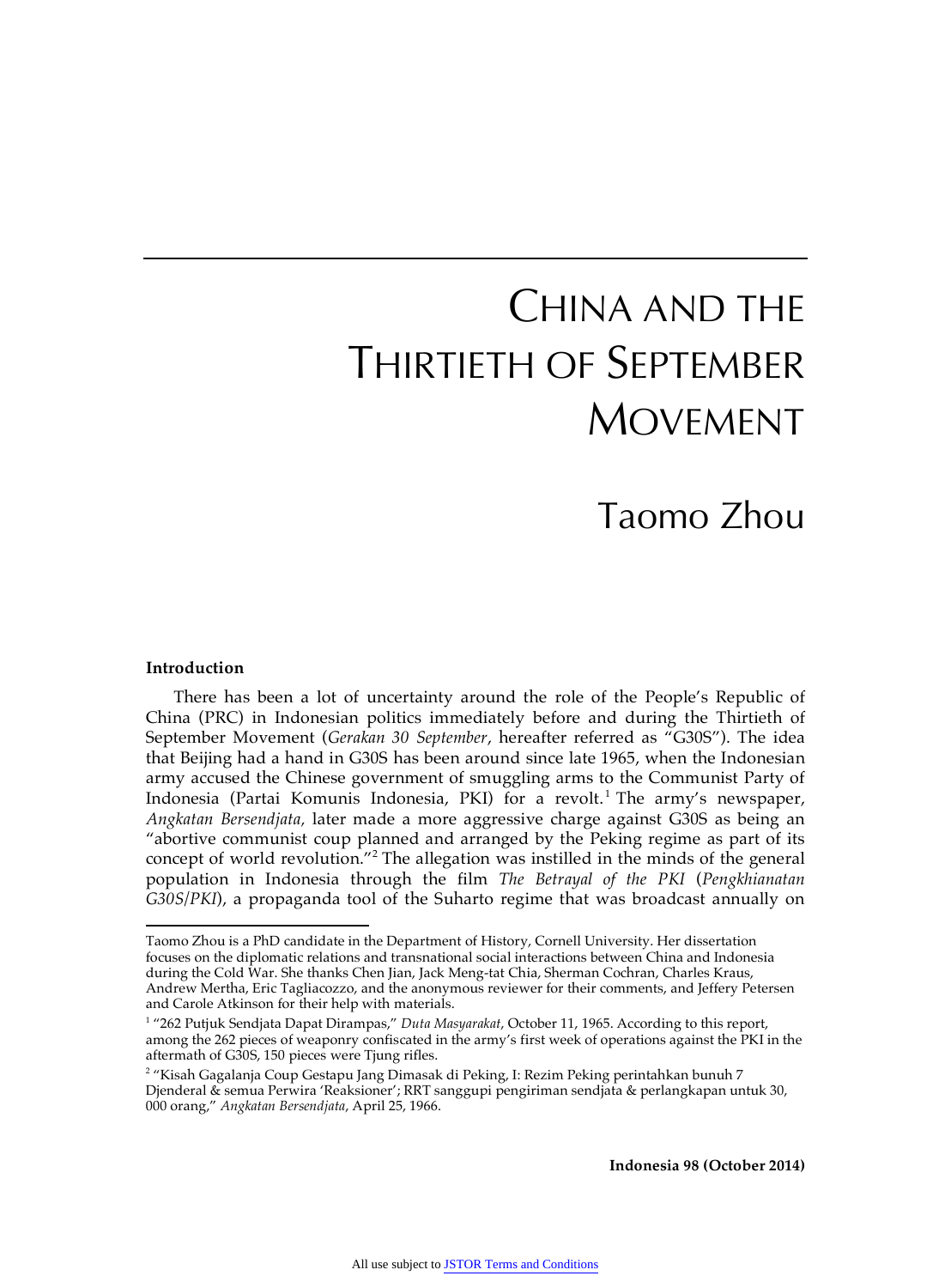the evening of 30 September for thirteen years and was required viewing for school children. In the film, Chinese doctors were shown practicing acupuncture with electric shocks on the ailing President Sukarno, and their diagnosis of Sukarno's health condition as "critically dangerous" was presented as the trigger for the PKI's coup attempt.<sup>3</sup> In the English language world, some writers, such as Victor Fic, Jun Chang, and Jon Halliday, have also ventured the claim that Mao Zedong ordered the PKI to carry out the movement.<sup>4</sup> However, none of the accusations mentioned above is built upon reliable evidence. Our knowledge has been incomplete due to the inaccessibility of related documents from the PRC.

This article intends to clarify the role of the Chinese government during this time in Indonesia by a close reading of the PRC's archival materials. I argue that, although deeply invested in Indonesian politics, Beijing's actual influence over the PKI and the turn of events in Indonesia in 1965 was far more limited than what the Suharto regime and some English language works have previously claimed. Most importantly, this article will present new evidence confirming the claim that PKI chairman D. N. Aidit was a willing participant in G30S. In his meeting with Mao Zedong on August 5, 1965, Aidit sketched out the plan for the movement.<sup>5</sup> While John Roosa's *Pretext for Mass Murder* contends that Aidit had good reasons for choosing G30S as a strategy for dealing with the situation he faced, the book does not contain solid evidence pertaining to Aidit's role. 6 This single PRC document about the Aidit–Mao discussion fundamentally changes how we understand G30S.

The main body of archival evidence presented in this article was obtained during a brief period of unusual access to the archives. G30S has been a topic subject to state censorship in China. Beijing has been restricting access to Chinese governmental documents in relation to G30S, as well as discouraging relevant academic discussions. In November 2008, however, the Chinese Foreign Ministry Archives declassified for the first time Chinese diplomatic documents produced during the years between 1961 and 1965.<sup>7</sup> The collection comprises documents generated from different levels of the government, ranging from minutes of meetings between top-level Chinese leaders and foreign visitors to low-level communications between Chinese embassies and consulates abroad and in Beijing. Those related to Indonesia amount to over 250 dossiers and almost two thousand pages. However, in summer 2013, the Chinese Foreign Ministry Archives reclassified the main body of its collection, a decision that restricted almost all of the documents used in this paper. Only a very small number of Chinese scholars have published works in Chinese based on those documents.

 <sup>3</sup> *Pengkhianatan G30S/ PKI*, directed by Arifin C. Noer, 1984.

<sup>4</sup> Victor M. Fic, *Anatomy of the Jakarta Coup: October 1, 1965* (New Delhi: Abhinav Publications, 2004); Jung Chang and Jon Halliday, *Mao: The Unknown Story* (New York, NY: Anchor Books, 2005), pp. 487–89.

 $^5$  The Aidit–Mao discussion on August 5, 1965, is drawn from a collection entitled "Minutes of Meetings between Chairman Mao and Leaders of Various Communist Parties," which was internally circulated among a group of senior Chinese scholars who had access to the Chinese Communist Party (CCP) Central Archives. I thank Professor Chen Jian for generously sharing this piece of the document with me.

<sup>6</sup> John Roosa, *Pretext for Mass Murder: The September 30th Movement & Suharto's Coup d'etat in Indonesia*  (Madison, WI: University of Wisconsin Press, 2006).

<sup>7</sup> This is the second batch of materials declassified at the Chinese Foreign Ministry Archives. The first batch of declassified materials includes documents produced during the years of 1956–60, which were made available to the general public in June 2006.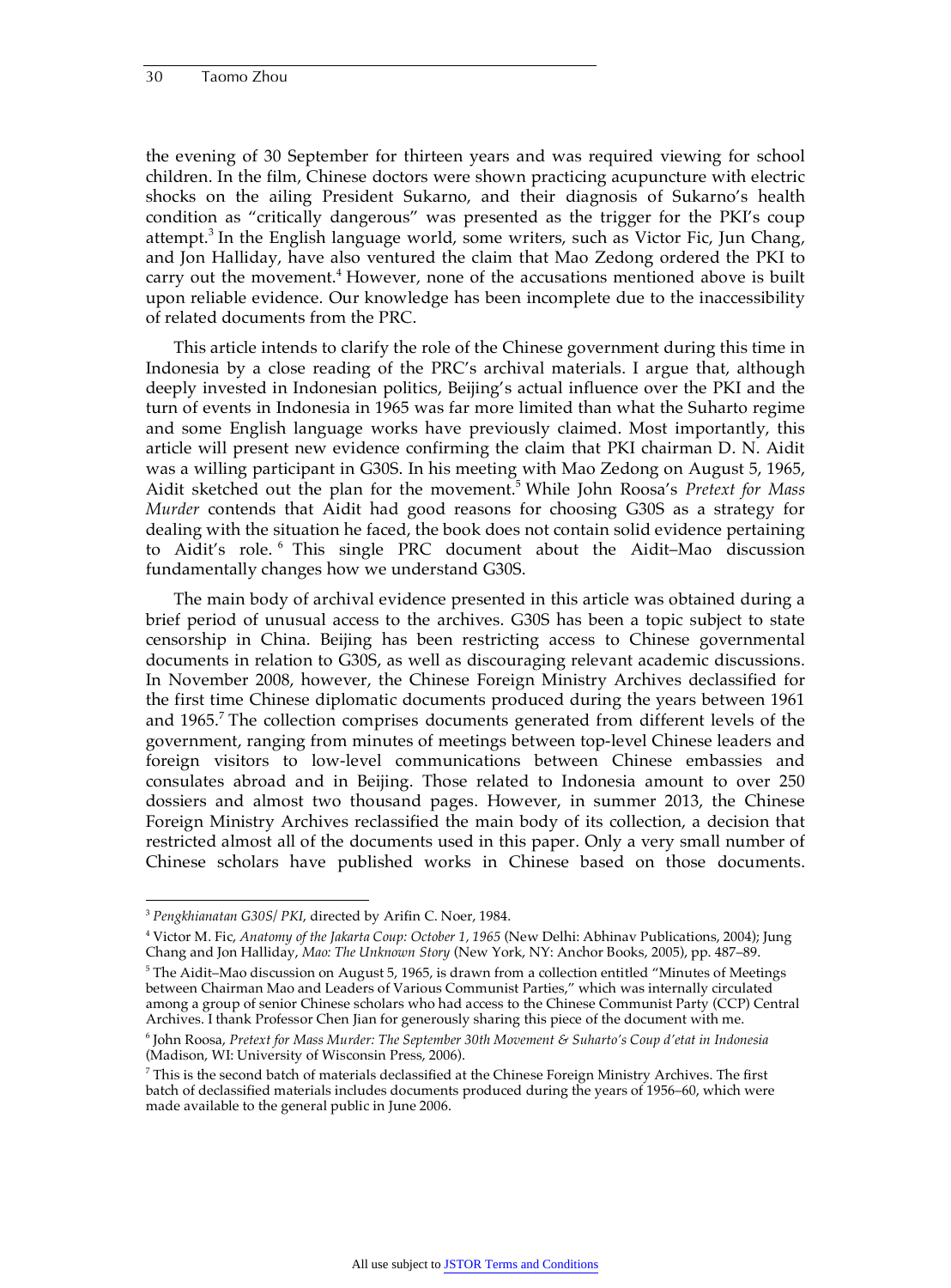Moreover, as a form of self-censorship, none of the authors directly touch upon  $G30S$ .<sup>8</sup> Besides this body of fresh but currently inaccessible official records in Beijing, evidence is also drawn from the collections of Academia Historica of Taiwan, the extraordinary military court (*Mahkamah Militer Luar Biasa*) records of Indonesia; Chinese and Indonesian language memoirs; and interviews with witnesses of relevant events in both countries.

I will address the allegations of Beijing's involvement in G30S by first outlining the events currently known to have happened in the small hours of October 1, 1965, and sketching out the development of bilateral relations between Beijing and Jakarta in the early 1960s. Then I will proceed to discuss four issues: Beijing's military aid to Indonesia's Fifth Force;<sup>9</sup> the potential transfer of nuclear materials and technology from China to Indonesia; Chinese medical aid to the Indonesian President, Sukarno; and the connection between the Chinese Communist Party (CCP) and its Indonesian counterpart, the PKI. The first three issues concern the background of Sino-Indonesian relations in the lead up to the movement, while the final item concerns China's knowledge of and involvement in G30S itself.

#### **Background**

On the early morning of October 1, 1965, Indonesian Army units from the presidential palace guard, led by Lieutenant Colonel Untung, abducted and later killed six senior anti-Communist generals. The kidnappers then announced that a Revolutionary Council composed of left wing, right wing, and neutral political forces had seized power. The Revolutionary Council claimed to have taken President Sukarno under its protection as part of a series of preemptive actions to thwart the coup plans of the Council of Generals, a body of right-wing army generals supported by the United States. Major General Suharto, the head of the Indonesian Army's Strategic Reserve (Komando Cadangan Stategis Angkatan Darat, Kostrad), launched an effective counterattack and regained control of the headquarters of G30S, the Halim airbase, the next day. $^{10}$ 

Recent research indicates that a clandestine group within the PKI, which included Aidit but excluded other members of the politburo and the rank and file of the party,

 <sup>8</sup>  $\rm ^8$ See Taomo Zhou, "Huaqiao wenti de zhengzhi xuanwo: jiexi zhongguo 1958–1962nian dui yindunixiya zhengce" [The Turbulence Caused by the Issue of Ethnic Chinese in Indonesia, 1958–1962], *Cold War International Studies* 9 (Summer 2010), pp. 155–74; and Yiping Li and Yuleng Zeng, "1958–1965nian zhongguo dui yinni de yuanzhu" [China's Aid to Indonesia, 1958–1965], *Southeast Asian Affairs* [Chinese], 3 (2012), pp. 27–36.

 $^9$  The "Fifth Force" was a proposal to create a militia group of armed peasants and workers to augment the  $\,$ existing four branches of the Indonesian armed forces: army, navy, and air force, and the police.

 $10$  For an overview of G30S and the massacres that followed, see Robert Cribb, "The Indonesian Massacres," in *Century of Genocide: Critical Essays and Eyewitness Accounts*, ed. Samuel Totten, William S. Parsons, and Israel W. Charny, 2nd edition (New York, NY: Routledge, 2004), pp. 233–62. For different interpretations on G30S in English language literature, see Arnold Brackman, *Communist Collapse in Indonesia* (New York, NY: W. W. Norton & Company, 1969); W. F. Wertheim, "Suharto and the Untung Coup—The Missing Link," *Journal of Contemporary Asia* 1 (Winter 1970), pp. 50–57; Benedict Anderson and Ruth T. McVey, *A Preliminary Analysis of the October 1, 1965, Coup in Indonesia* (Ithaca, NY: Cornell University Southeast Asia Program Publications, 1971); Harold Crouch, *The Army and Politics in Indonesia* (Ithaca, NY: Cornell University Press, 1978); and Roosa, *Pretext for Mass Murder*.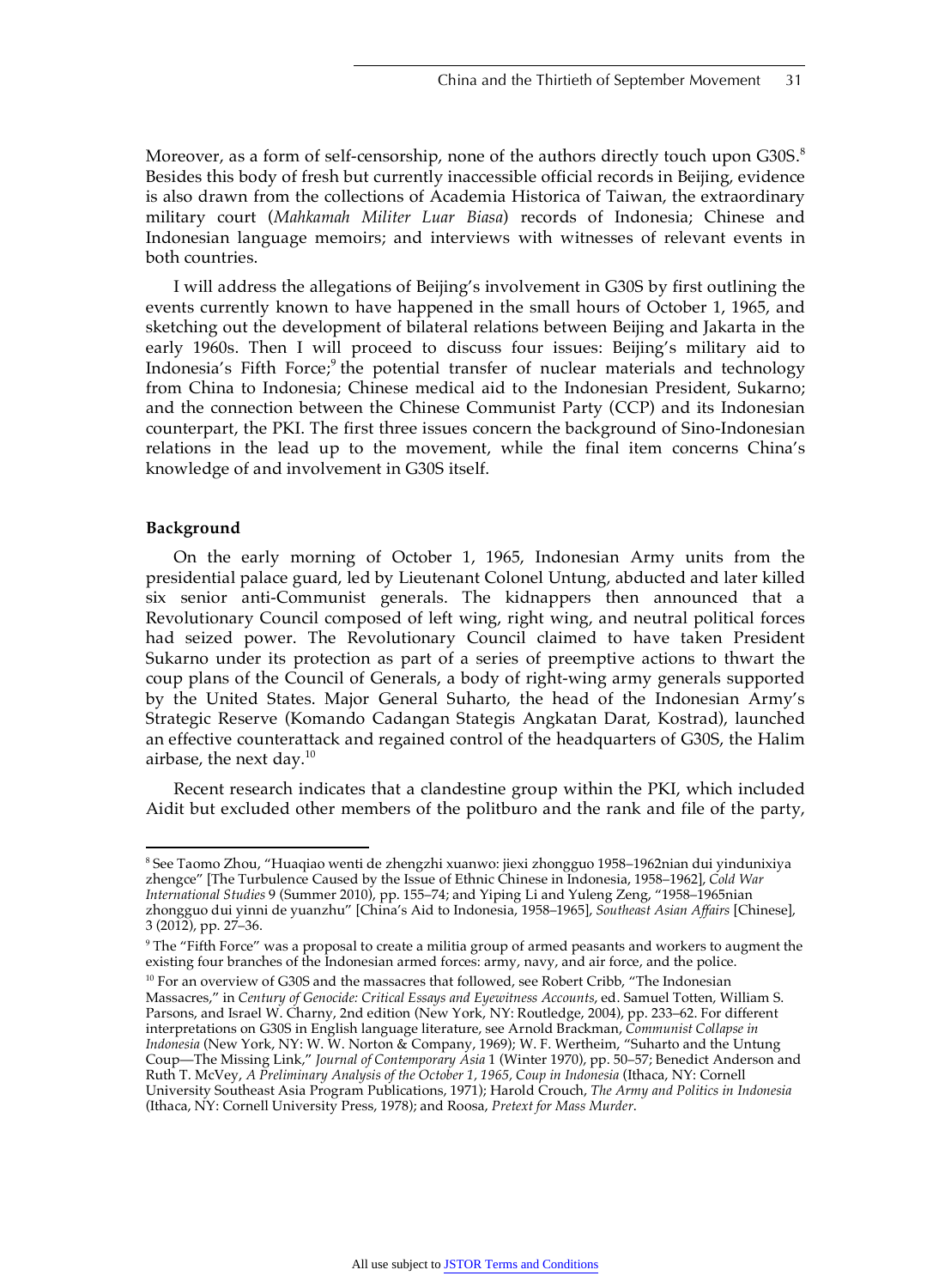planned G30S. The movement aimed to remove senior anti-Communist generals through kidnapping, thereby paving the way for communist hegemony in Indonesian politics.11 In the nationwide anti-Communist campaign initiated by Suharto after the movement, a significant number of the ethnic Chinese population were either massacred, arrested and imprisoned, or directly pressured to leave the archipelago, even though some of this ethnic minority collaborated with the Indonesian Army.<sup>12</sup> In 1967, Beijing suspended diplomatic relations with Jakarta.

One of the main reasons offered for the persecution of ethnic Chinese and the eventual breach of diplomatic ties between China and Indonesia was the alleged involvement of China in G30S. Such accusations arose from the larger background of Chinese–Indonesian bilateral relations in the early 1960s. From 1960 to the months before the movement, China and Indonesia became partners in a postcolonial world. The two countries shared aspirations to replace the bipolar world structure dominated by Moscow and Washington with a more equitable international order that included autonomy for Third World countries. Moreover, the PKI sided with Beijing after the Sino-Soviet split.<sup>13</sup> High-level visits and cultural, educational, and economic exchanges between the two nations reached a climax between 1964 and 1965. In 1965, in his last Independence Day speech before G30S, Indonesian President Sukarno even declared that "we are now fostering an anti-imperialist axis—the Jakarta–Phnom Penh–Hanoi– Peking–Pyongyang axis."<sup>14</sup>

Sukarno's close alignment with China complemented his turn towards the left in Indonesian domestic politics. In 1959, Sukarno replaced constitutional democracy, a system which had been suffering from low efficiency, political instability, and decreasing public support during the earlier years of Indonesia's independence, by establishing a "Guided Democracy."<sup>15</sup> This new institutional framework was a more authoritarian system largely defined by the delicate power dynamics between Sukarno

 <sup>11</sup> Roosa, *Pretext for Mass Murder*.

 $12$  Against the perception that Chinese Indonesians were particularly targeted for violence, Robert Cribb and Charles A. Coppel argue that during 1965–66 the Chinese were not killed on the same scale as were the indigenous ethnic groups (*pribumi*) that had territorial roots in the country. See Robert Cribb and Charles A. Coppel, "A Genocide that Never Was: Explaining the Myth of Anti-Chinese Massacres in Indonesia, 1965–66," *Journal of Genocide Research* 11, 4 (December 2009): 447–65. Cribb and Coppel's argument is confirmed by more recent research by Yen-ling Tsai and Douglas Kammen on the Chinese in Medan. See Yen-ling Tsai and Douglas Kammen, "Anti-communist Violence and the Ethnic Chinese in Medan, North Sumatra," in *Contours of Mass Violence in Indonesia: 1965–1968,* ed. Douglas Kammen and Katherine McGregor (Singapore: National University of Singapore Press, 2012), pp. 131–55.

<sup>&</sup>lt;sup>13</sup> The PKI was the third largest communist party in the world after the Communist Party of the Soviet Union and the CCP.

<sup>14</sup> Marshal Green*, Indonesia: Crisis and Transformation, 1965–1968* (Washington, DC: The Compass Press, 1990), p. 36.

<sup>&</sup>lt;sup>15</sup> The very idea of Guided Democracy was probably inspired by Sukarno's visit to China in 1956, during which he was greatly impressed by the progress in China and the effectiveness of the highly centralized political system there. Sukarno established it in 1959 with a presidential decree on May 5. He did not use the term "Guided Democracy" in the decree, but the substance of this new system was present. On the genealogy of Guided Democracy, see Hong Liu, *China and the Shaping of Indonesia*, *1949–1967* (Singapore: NUS Press, 2011), pp. 205–30. Studies on Indonesian politics during this period include Daniel S. Lev, *The Transition to Guided Democracy, 1957–1959* (Jakarta: Equinox Publishing, 2009); J. D. Legge, *Sukarno: A Political Biography* (New York, NY: Praeger Publishers, 1972); and Herbert Feith, "Dynamics of Guided Democracy," in Ruth Thomas McVey, ed., *Indonesia* (New Haven, CT: Southeast Asia Studies, Yale University, by arrangement with HRAF Press, 1963), pp. 309–55.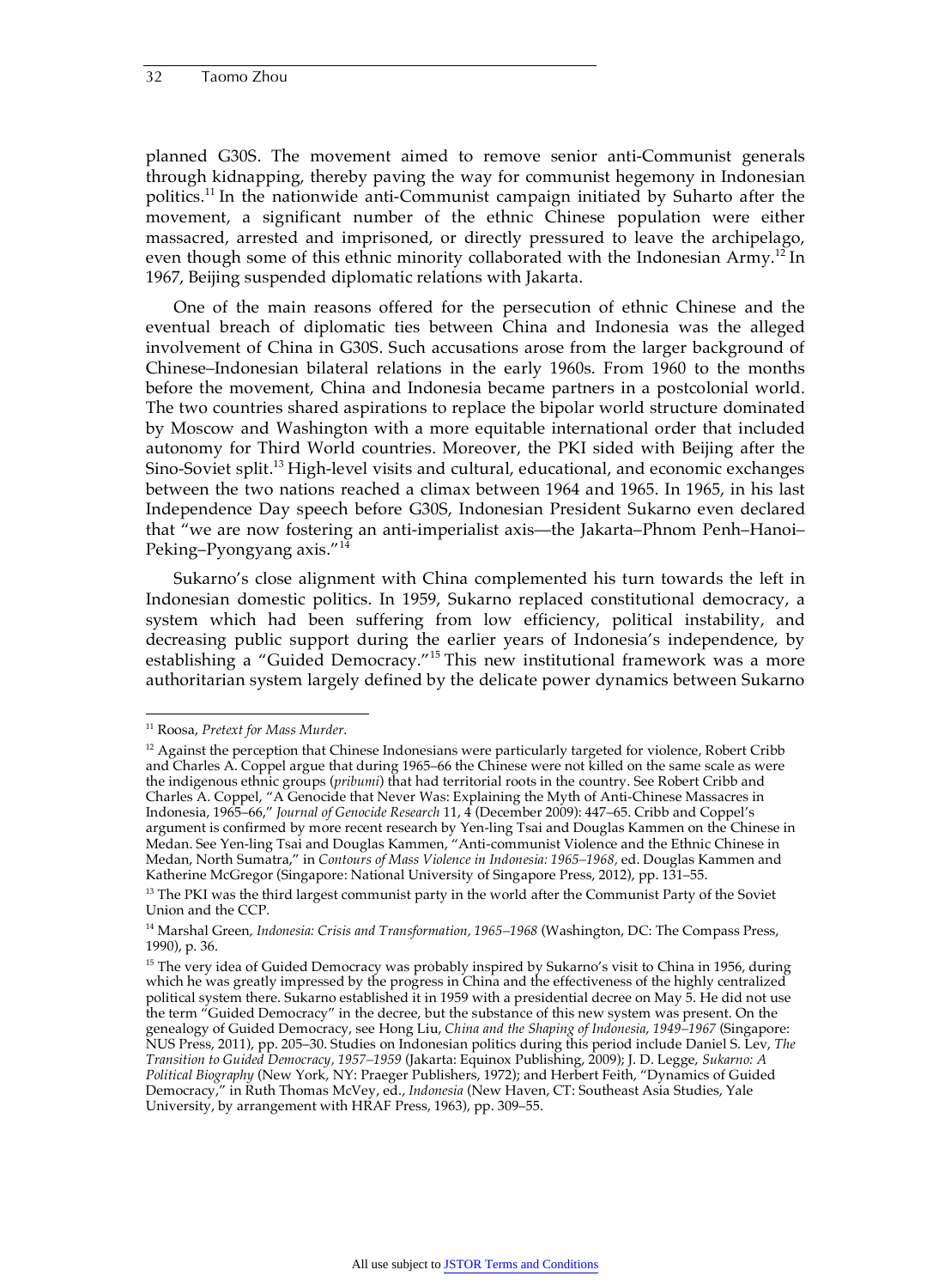and the Indonesian Army.<sup>16</sup> As a result, Sukarno relied heavily on the army's archenemy in domestic politics, the PKI, for organizing public support. In the later period of the Guided Democracy and until G30S, the president's relations with the Indonesian communists became increasingly close, angering the Indonesian Army. In the aftermath of G30S, such antipathy was projected towards the PRC, a perceived foreign sponsor of the PKI.

#### **Chinese Military Aid to Indonesia's Fifth Force**

In early 1965, China encouraged President Sukarno to establish the Fifth Force and initiated a military aid program to Indonesia. The decision was based on the Chinese leadership's perception of increasing Western aggression in Southeast Asia rather than any prior knowledge that G30S was coming. In 1963 and 1964, China hosted two strategic planning meetings to promote revolutions in Southeast Asia. In late September 1963, Zhou Enlai went to Conghua, Guangdong province, to meet with communist leaders from Vietnam, Laos, and Indonesia. Present at the meeting were Ho Chi Minh and Le Duan of the Vietnam Worker's Party, Kaysone Phomvihane from the Lao People's Party, and Aidit of the PKI.<sup>17</sup> In his keynote speech, Chinese Prime Minister Zhou Enlai proclaimed that Southeast Asia had become the key area of the international anti-imperialist struggle, announcing that "the basic mission of the revolutions in Southeast Asia is against imperialism, feudalism, and comprador capitalism."18 To accomplish this goal, Zhou recommended that the communist parties in Southeast Asia should, first, "win over the masses and expand their united fronts"; second, "go deep into the countryside, prepare for armed struggle, and establish base camps;" and, third, "strengthen the parties' leadership." In addition to offering the advice above, Zhou also clarified China's role in the region: "as the reliable home front of the Southeast Asian revolutions, China has the responsibility to fully support antiimperialist struggles in the region." $19$ 

The inclusion of the PKI in this meeting was significant.<sup>20</sup> It indicated Beijing's interests in fostering revolution in a broad area of Southeast Asia, rather than Mao's attempt to urge the PKI to wage an armed struggle against Sukarno. On the contrary, China was encouraging the PKI to continue its united front with Sukarno, whose confrontation with Malaysia (known as *Konfrontasi*) could be exploited by Beijing to counterbalance the Western powers in Southeast Asia. Through *Konfrontasi*, Indonesia aimed to block Britain's plans to merge the remains of its former Southeast Asian colonies into the Federation of Malaysia. During the years 1963 and 1964, Jakarta was on the brink of war with Malaysia, and its relations with Britain and the United States rapidly deteriorated. Beijing offered Sukarno enthusiastic support by promising to intervene militarily if the Western powers attacked Indonesia. In early 1965, Zhou

<sup>&</sup>lt;sup>16</sup> Feith, "Dynamics of Guided Democracy," p. 323.

<sup>17</sup> Qiang Zhai, *China and the Vietnam Wars, 1950–1975* (Chapel Hill, NC: University of North Carolina Press, 2000), pp. 117–19.

<sup>18</sup> Tong Xiaopeng, *Fengyu sishinian* [Forty Years in All Weather], vol. 2 (Beijing: Zhongyang Wenxian Chubanshe, 1996), p. 219.

 $19$  Ibid.

<sup>20</sup> Zhai, *China and the Vietnam* Wars, pp. 117–19.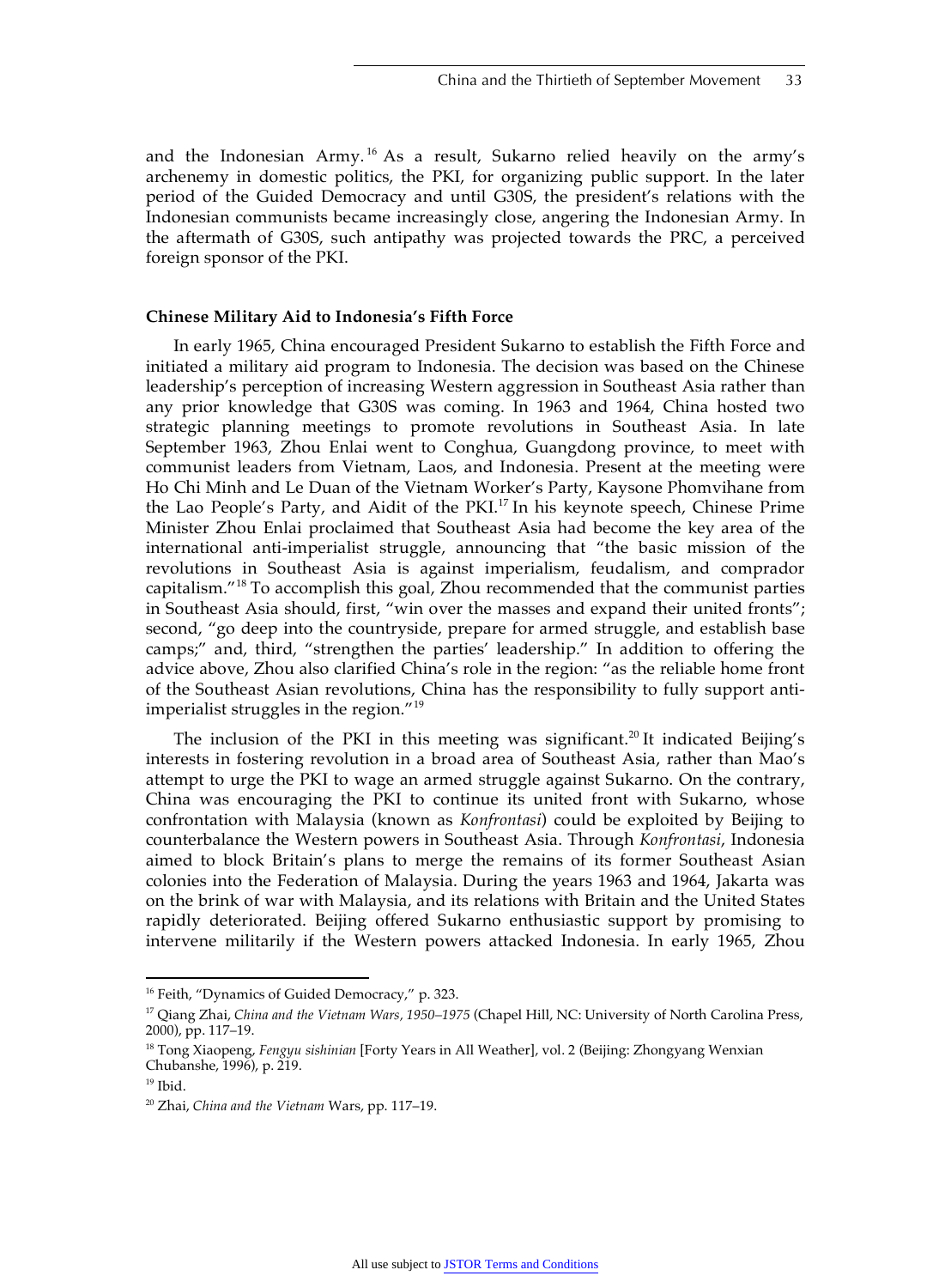announced that, as a true friend of Indonesia, China would not "stand by" if Western imperialists dared to invade Indonesia.<sup>21</sup>

Furthermore, although the Chinese revolution had always stood as a possible example for the PKI to follow, the party's position remained that armed struggle was not the best strategy in Indonesia. The PKI had been achieving political success using its united front strategy since the early 1950s. Even as the PKI tilted towards China in the Sino–Soviet split in the early 1960s, it did not change its basic position on the undesirability of armed struggle. The PKI's choice for taking the parliamentary road and making an alliance with Sukarno was also recognized by the CCP as a "correct policy line." When Aidit visited the Central Party School of the CCP in 1963, the head of the school, Kang Sheng, spoke on behalf of the CCP: "[U]nder the leadership of Comrade Aidit, the PKI has ingeniously combined the universal theory of Marxism– Leninism and the particular conditions of Indonesian revolution, [and] thereby developed its own systematic theory and policy, which in return enriched the development of Marxism–Leninism."<sup>22</sup> The two strategic planning meetings hosted by the Chinese leaders in 1963–64, then, probably were not intended to change the PKI's view of its strategic position in Indonesia.

In mid-January 1965, Aidit proposed to Sukarno the idea of the Fifth Force—a militia group of armed peasants and workers.<sup>23</sup> The PKI regarded the Fifth Force as a way to endorse Sukarno's anti-imperialist agenda, and to counterbalance the army. The PKI presented the idea as a way to support Sukarno's Nasakom (Nationalisme– Agama–Komunisme, nationalism–religion–communism) formula.<sup>24</sup> Under this formula, even though the PKI would be sure that its members were well-represented in the soon-to-be-created militia, the nationalists (meaning, in effect, the Partai Nasional Indonesia, or the PNI) and religious groups (meaning, in effect, Nahdlatul Ulama, or NU) would also be included in the Fifth Force and thus armed as well. Thus, the creation of the Fifth Force would benefit the PKI, but not exclusively. Yet the PKI leaders envisaged that, in the long term, the Fifth Force would help the PKI gain an edge on its rivals and facilitate the party's gradual ascendance to state power.

According to the memoirs of Subandrio, the first deputy prime minister of Indonesia at the time, Sukarno came up with the idea of the Fifth Force in 1965 as a way to accommodate the unconditional military aid for forty battalions offered by China by the end of 1963.<sup>25</sup> This probably is not true. Beijing's enthusiasm for military aid to Indonesia only began to emerge during the latter half of 1964. Between 1960 and 1963, Beijing "refused most of Indonesia's requests for military aid; [and] only agreed

<sup>&</sup>lt;sup>21</sup> Zhou used the same strong wording as the declaration made before Beijing entered the Korean War, "*women buhui buguan*" [we will not stand by]. See "The Second Meeting between Prime Minister Zhou Enlai, Vice Prime Minister Chen Yi, and Indonesian First Deputy Prime Minister Subandrio," January 25, 1965, *Chinese Foreign Ministry Archives*, 105-01910-02.

<sup>22 &</sup>quot;Comrade Aidit Was Invited to Give a Political Report at the Central Party School," *Remin Ribao* [The People's Daily], September 3, 1963.

<sup>23</sup> *Harian Rakjat*, January 15, 1965. Aidit said that there were ten million peasants and five million workers ready to be armed. Cited in Crouch, *The Army and Politics in Indonesia*, p. 87.

<sup>24</sup> *Harian Rakjat*, May 19, 1965, cited in Crouch, *The Army and Politics in Indonesia*, p. 87.

<sup>25</sup> Dr. H. Soebandrio, *Kesaksianku tentang G-30-S* (Jakarta: Forum Pendukung Reformasi Total, 2001), pp. 17–28.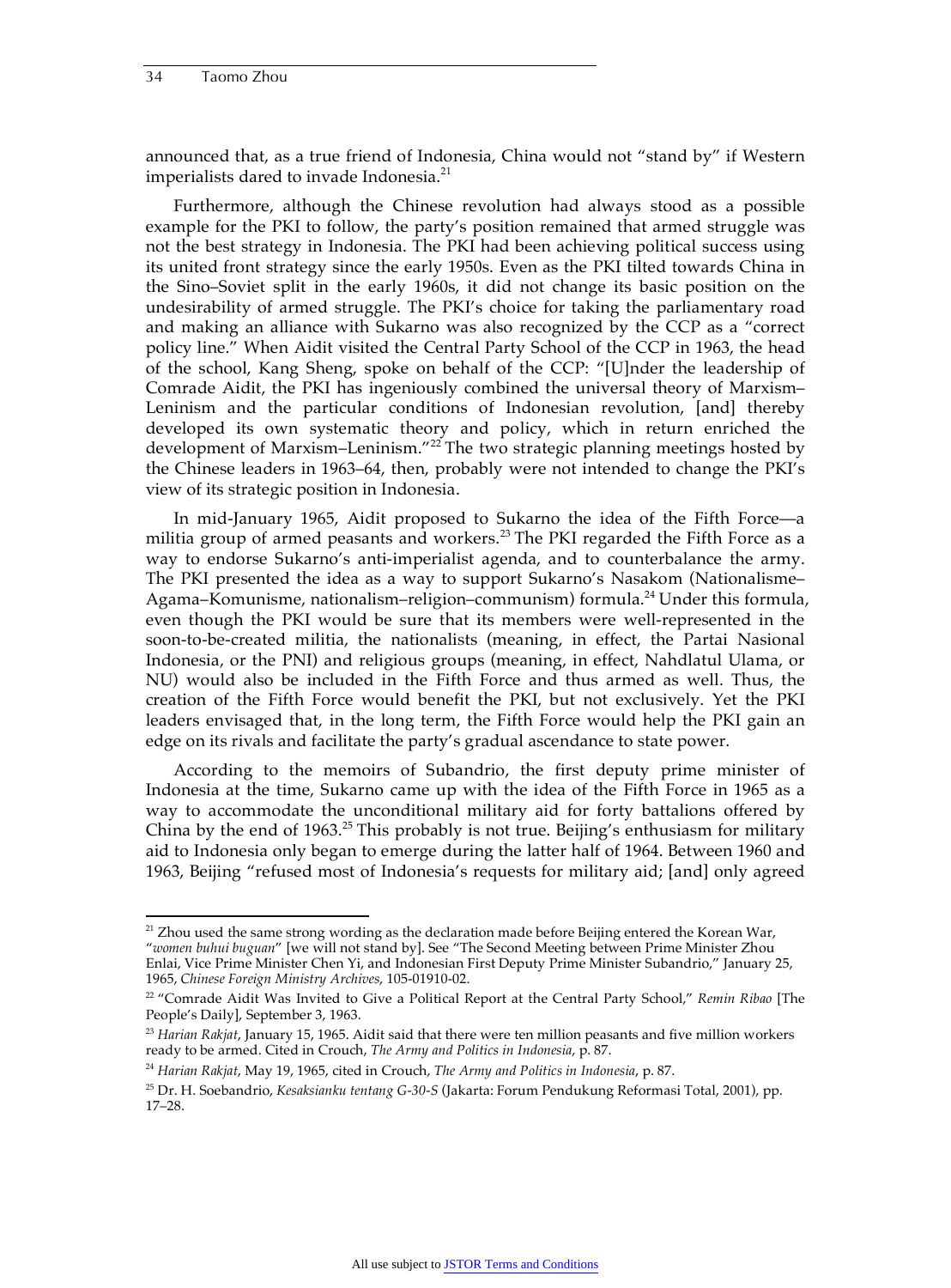to partially fulfill a limited number of requests."<sup>26</sup> Sukarno himself, on the other hand, claimed that Zhou Enlai had first suggested the idea of a Fifth Force consisting of the twenty-one million volunteers who had registered themselves during 1964.<sup>27</sup> Sukarno's claim, although plausible, cannot be verified by archival evidence from the PRC. However, it can be confirmed that Beijing strongly endorsed the idea of the Fifth Force. In late-January 1965, while Subandrio was visiting China, Zhou Enlai said to him:

The proposal by President Sukarno to militarize the reliable masses is absolutely correct. Your president is the Supreme Commander of the Indonesian Navy, Army, Air Force, and Police Force. There should be an additional force—a militia. And Sukarno should be the supreme commander of the militia, too. Of course, this has to be established gradually. The militia can defend the motherland's territory, airspace, and territorial waters. In addition, because the militia is composed of civilians, it can also easily facilitate the people's guerilla warfare in North Kalimantan … militarized masses are invincible … I am sharing with you our own experience. Please pass this on to the President.<sup>28</sup>

The Indonesian Army strongly opposed the proposal for the Fifth Force, and was implicitly opposed to China's involvement in the matter. The Indonesian minister of defense, General Abdul Haris Nasution, $^{29}$  openly declared that "it is not possible for a force to work if its commander must be from the PNI, with deputies from the religious and Communist groups."30 Chief of staff of the Indonesian Army, General Ahmad Yani, $31$  then devised a formula that enabled the army leaders to pay lip service to the Nasakom concept while sidetracking the proposal. $32$  China's endorsement of the idea was also used by the Indonesian Army for its campaign against the Fifth Force. On June 29, June 30, and July 1, 1965, *Angkatan Bersenjata* published, in installments, a long article entitled "The Fifth Force is Not Suitable for the Objective Conditions in Indonesia," as part of the army's systematic propaganda effort to block the proposal. $33$ The author, a Colonel Lapase, argued, by quoting sources "from the Chinese embassy in Indonesia, " against establishing a Fifth Force because of the differences between the Chinese and Indonesian political systems. According to him, the two governments had different structures; and the socialist system in China was far more advanced than the one in Indonesia. He asserted:

In Indonesia, there are nine or ten political parties that were all fairly strong. But in China, there was only one ruling party. In other words, in China, the major political influence only came from one source, and there was only one political

<sup>&</sup>lt;sup>26</sup> "Our Friendly Relations with the Indonesian Military and Our Military Aid to Indonesia," January 4, 1963, *Chinese Foreign Ministry Archives*, 105-01560-02.

<sup>27</sup> *Berita Yudha*, June 2, 1965. Cited in Crouch, *The Army and Politics in Indonesia*, pp. 89–90.

 $^{28}$  Ibid. The suggestion was repeated in "Diplomatic Bulletin on Indonesian First Deputy Prime Minister Subandrio's Visit and Bilateral Negotiations," February 2, 1965, *Chinese Foreign Ministry Archives*, 105- 01318-05.

 $29$  Originally a kidnapping target during G30S, Nasution survived due to mistaken identity. He served at his pre-G30S position until February 1966, and as the chief of staff of the armed forces until 1967.

<sup>30</sup> *Berita Yudha*, May 25, 1965. Cited in Crouch, *The Army and Politics in Indonesia*, p. 88.

<sup>&</sup>lt;sup>31</sup> Yani was killed by members of G30S during an attempt to kidnap him from his house.

<sup>32</sup> Crouch, *The Army and Politics in Indonesia*, p. 88.

<sup>&</sup>lt;sup>33</sup> Kolonel Lapase, "Angkatan ke-V tidak tjotjok dengan suasana obdjektif di Indonesia I, II dan III," June 29, 30, and July 1, 1965, *Angkatan Bersenjata*.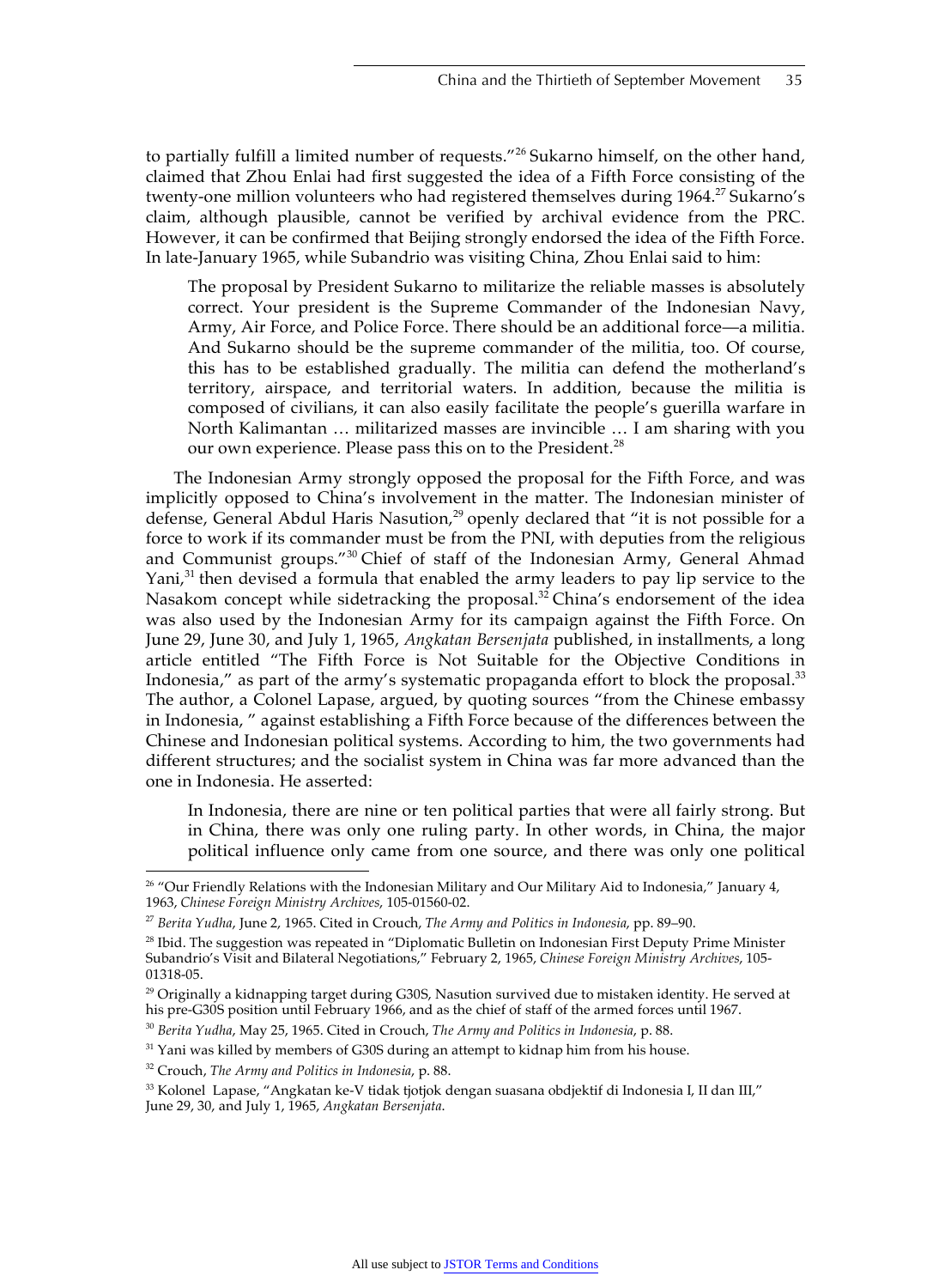ideology. Thus, in China, it was easier to maintain unified control over the militia. However, in Indonesia, it would be quite difficult.  $34$ 

Lapase concluded that the laborers, peasants, youth, and students should be armed, but that they should not be organized into a separate military force.<sup>35</sup>

China was alarmed by this name-calling in the debate surrounding the Fifth Force. Having paid a visit to the Chinese military attaché on June 24, 1965, Lapase had put forward a request for clarifications on the idea of "the Fifth Force" and received a carefully worded introduction on China's militia. In a telegram to the Foreign Ministry in Beijing following the publication of the articles, the Chinese embassy in Jakarta criticized itself for "not being vigilant about his intentions," as in hindsight "Lapase was clearly using the chance to borrow the name of the Chinese embassy in order to obstruct the establishment of the Fifth Force."36 The Chinese military attaché office in Jakarta reported to Beijing that "Sukarno … wanted to use this opportunity to establish an additional military force so as to counterbalance the army. The left-wing groups supported the idea, hoping to take the chance to militarize the workers and peasants. Yani opposed, because he wanted to maintain the status quo … The air force is not resigned to giving away the issue to the army." <sup>37</sup> Another analytical report recommended a more cautious policy line towards the issue of the Fifth Force:

The current debate concentrates on two questions: whether the workers and peasants should be militarized and whether another military force should be established. Our research suggested that the answer to the first question is affirmative. As for the second question, it is worthwhile to consider the possibility, although we should not promote our own experience to the extreme. Overselling the idea will invite attacks from the right wing. Yet based on the situation in Indonesia, an additional military force will help counterbalance the Indonesian Army.<sup>38</sup>

Despite the divergent domestic opinions on the Fifth Force, in late June 1965 a delegation of Indonesian volunteers was dispatched by Sukarno to visit China, North Korea, and Vietnam to learn about the militia in those three countries. The group was commissioned to gather information on how political institutions, power structures, chains of command, and ideology affected the mobilization and militarization of the masses. During their stay in China, the head of the delegation, Colonel Willy Sujono,<sup>39</sup>

 <sup>34</sup> Kolonel Lapase, "Angkatan ke-V tidak tjotjok dengan suasana obdjektif di Indonesia II," *Angkatan Bersenjata*, June 30, 1965.

<sup>35</sup> Kolonel Lapase, "Angkatan ke-V tidak tjotjok dengan suasana obdjektif di Indonesia III," *Angkatan Bersenjata*, July 1, 1965.

<sup>36 &</sup>quot;On Establishing the 'Fifth Force' in Indonesia," June 25–July 12 1965, *Chinese Foreign Ministry Archives*, 105-01694-02.

 $37$  Ibid.

<sup>38 &</sup>quot;On a Delegation of Indonesian Volunteers' Visit to China," June 23, 1965, *Chinese Foreign Ministry Archives*, 105-01689-01.

<sup>&</sup>lt;sup>39</sup> On the identity of Willy Sujono, according to an intelligence report about East Java, Sujono was the commander for the Madiun area. The report compliments him for being very firm in dealing with the PKI. See "Report from East Java," *Indonesia* 41 (April 1986), pp. 137, 142. However, in a declassified report by a CIA agent, Richard Cabot Howland, Sujono was commander of the Kediri area and had been a key informant for Stanley Karnow, a journalist who wrote in 1966 some of the best reports about the mass violence in the aftermath of G30S. Howland got his information from the American Baptists in Kediri, who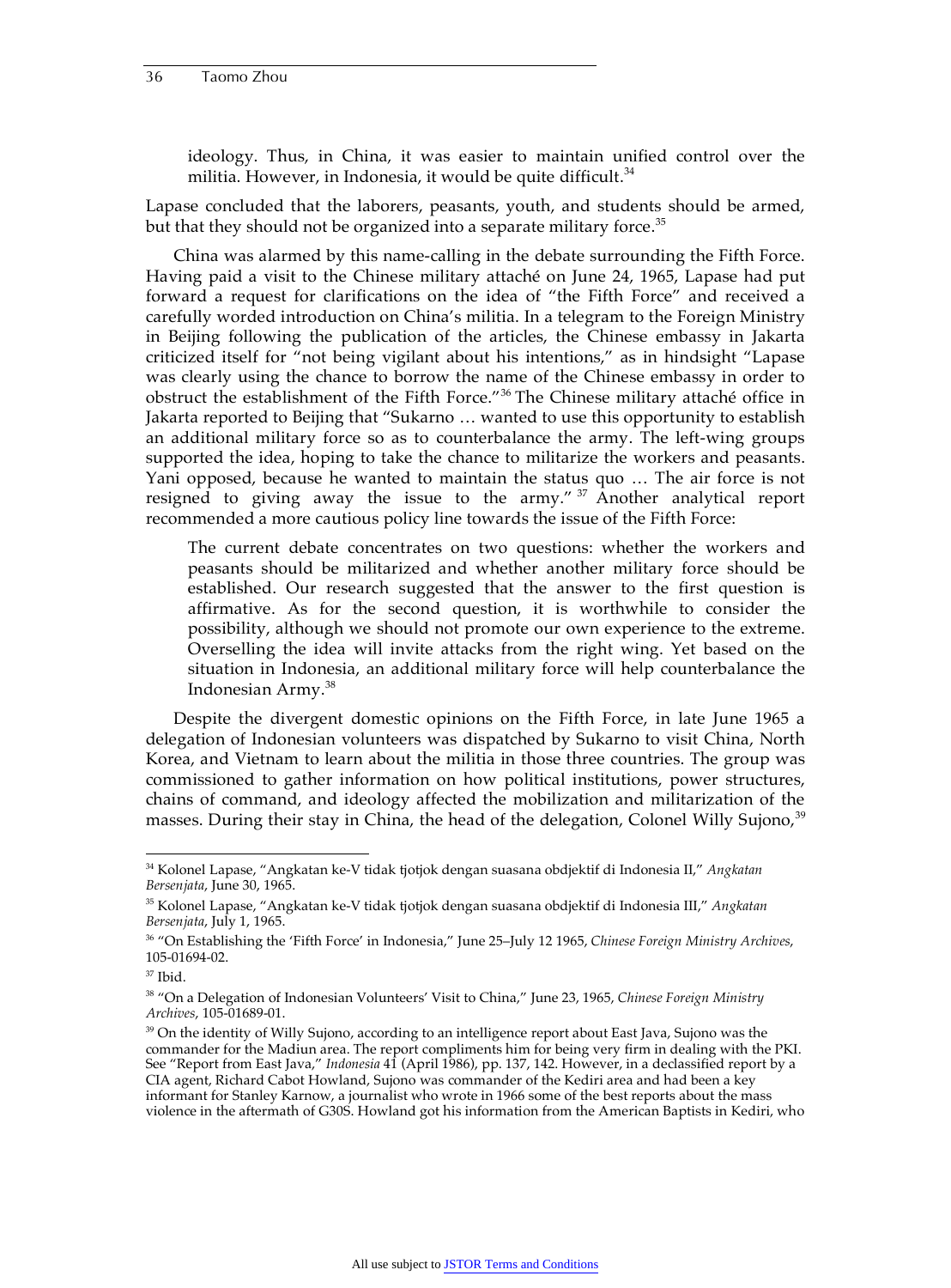revealed to his Chinese counterparts that there was a total of twenty million people registered with Indonesia's volunteer troops, although, relative to Indonesia's population (about 105 million in 1965 $40$ ), the proportion remained still very small in his opinion. Some volunteers were sent to North Kalimantan to educate the masses, to open up wastelands, and to establish base camps. Willy Sujono said Indonesia could not arm the people all at once, because the counter-revolutionaries would take advantage of the situation. Therefore, in Indonesia, the "improvement of the people's consciousness should come first, organization of the masses should come second, and militarization should be the last step." $41$ 

When receiving the delegation of Indonesian volunteers, the Chinese leaders took a more moderate stance. On June 29, 1965, General Luo Ruiqing, the chief of the People's Liberation Army General Staff, told the delegation, "Whether you can follow the Chinese experience is a question only you can answer for yourself based on the situation in Indonesia. Our experience is just for your reference. Every country's circumstances are different. We all have to start from the specific circumstances of our own country."<sup>42</sup> When Zhou Enlai met with the delegation, he also emphasized that, geographically, Indonesia was very different from China. China lacked the experience of military operations on islands. Indonesia had to work out a method that suited its own situation the best.<sup>43</sup>

The question of the Fifth Force remained undecided before G30S. At his Independence Day speech on August 17, 1965, Sukarno promised that only "after considering the matter more deeply ... I shall make a decision on this matter."<sup>44</sup> The Indonesian Air Force, with fraught relations with the army, welcomed the idea of a fifth force. Its commander, Vice Marshal Omar Dani, declared, "How tremendous our strength would be if the People, as the fifth force, were armed like the other four forces."45 Although no agreement had been reached on the Fifth Force, in the months before G30S, around two thousand members of the PKI or PKI-affiliated organizations received a brief military training course for several weeks at Halim air base.

Whereas the idea of the Fifth Force stirred up much commotion in the public sphere, the Chinese arms deal was negotiated behind the scenes between the top leaders of China and Indonesia. In January 1965, Beijing voluntarily proposed to offer

j

suspected that Sujono had been sympathetic to the PKI before G30S and was just trying to avoid attacks in supporting the killings of the PKI members and sympathizers. See Richard Cabot Howland, "The Lessons of the September 30 Affair," available at https://www.cia.gov/library/center-for-the-study-of-

intelligence/kent-csi/vol14no2/pdf/v14i2a02p.pdf, pp. 23–26, accessed July 14, 2014. I thank John Roosa for generously sharing the information on Willy Sujono.

<sup>40</sup> http://www.populstat.info/Asia/indonesc.htm, accessed July 15, 2014.

<sup>41 &</sup>quot;Briefing on Receiving the Delegation of Indonesian Volunteers," July 1–2, 1965, *Chinese Foreign Ministry Archives*, 105-01689-07.

<sup>&</sup>lt;sup>42</sup> "Minutes of the Meetings between the Chief of the PLA General Staff Luo Ruiqing, Secretary of CCP Central Political and Legislative Committee Peng Zhen, and the Delegation of Indonesian Volunteers," June 29,1965, *Chinese Foreign Ministry Archives*, 105-01689-02.

<sup>&</sup>lt;sup>43</sup> "Minutes of the Meting between Prime Minister Zhou Enlai and the Delegation of Indonesian Volunteers" (on Afro-Asian conference and other issues), July 11, 1965, *Chinese Foreign Ministry Archives*, 105-01689-03.

<sup>44</sup> President Sukarno's speech, August 17, 1965, cited in Crouch, *The Army and Politics in Indonesia*, p. 93.

<sup>45</sup> *Harian Rakjat*, June 7, 1965, cited in Crouch, *The Army and Politics in Indonesia*, p. 90.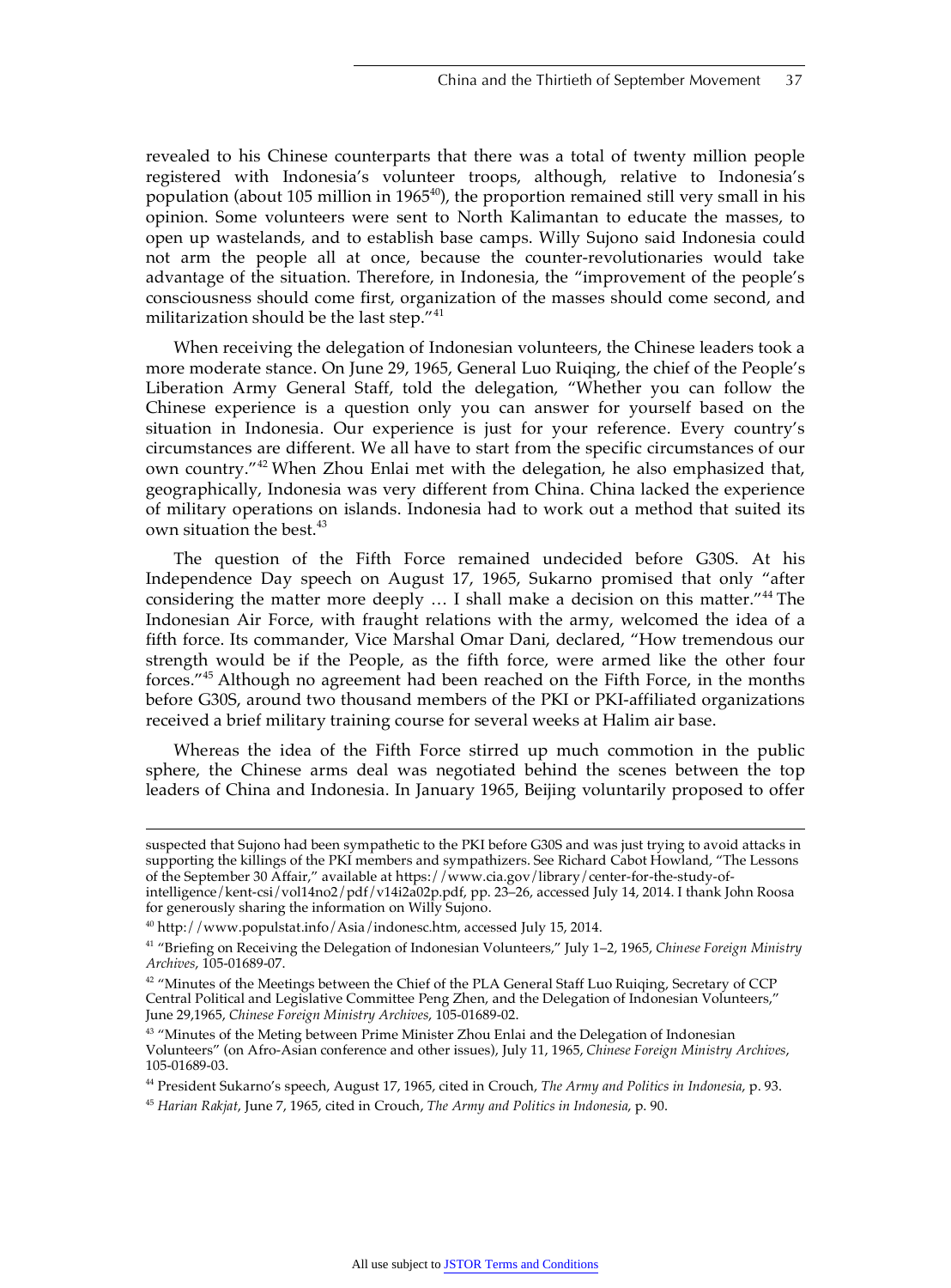Indonesia small arms. During a meeting with a group of military personnel (including the commander-in-chief of the navy, chief of the police force, chief of the State Intelligence Agency, and the first assistants of the commander-in-chief of the army and the air force) who visited China together with Subandrio, Luo Ruiqing said: "Now we can produce in large quantity light weapons for the infantry. If you are in need of small weapons, we can help. If your navy or air force needs any spare parts, please feel free to send your staff over to China to have a look."<sup>46</sup> During his meeting with Subandrio, Mao Zedong also said: "The most important weapons are the light weapons … the crucial issue is to deal with the enemies within 200 meters."<sup>47</sup>

Made on the government-to-government level, China's original offer was probably designed with the whole country and all four services in mind. Ultimately, only the air force asked for the small arms. In February 1965, Subandrio informed Yao Zhongming, the Chinese ambassador to Indonesia, that "President Sukarno has agreed to accept the small arms offered by China."<sup>48</sup> Subandrio said that the president would soon dispatch a special envoy for discussion on the technical details. However, the deal was set aside for four months, probably delayed by the heated debate on the Fifth Force. In late June 1965, Commodore Andoko, who would later accompany Sukarno's emissary for this secret deal, Dani, on a secret trip to China in mid-September, approached the Chinese military attaché in Jakarta and informed the latter that the Indonesian air force had decided to "militarize the people within the fifty kilometer parameter range of Halim Air Base."<sup>49</sup> The purpose for the militarization program, according to him, was to "prevent destruction by imperialists and domestic subversives."50 Andoko also stated that the Indonesian Air Force would send planes to pick up the weapons, and requested that the Chinese military attaché consider how to deliver the weapons to the Indonesian Air Force directly. When the Chinese military attaché showed concerns and reluctance to do so, Andoko pressured him. "If one has to wait for a unanimous agreement among the four forces [army, navy, air force, and the police], it will be too late."<sup>51</sup> However, the Chinese military attaché insisted that a decision should be made by state leaders and carried out through government-to-government channels.<sup>52</sup>

It seems likely that the Indonesian Air Force was using the protection of Halim airbase as a justification for its own request for small arms, which was made under the auspices of President Sukarno. Sukarno might have appointed Dani as his envoy to attend to the details of the deal precisely so that the air force would receive the

 $52$  Ibid.

<sup>&</sup>lt;sup>46</sup> "Minutes of the Meetings between the Chief of the PLA General Staff Luo Ruiqing and the Military Personnel from the Indonesian Delegation," January 27, 1965*, Chinese Foreign Ministry Archives*, 105-01910-07.

<sup>&</sup>lt;sup>47</sup> "Meeting between Chairman Mao Zedong and Indonesian First Deputy Prime Minister Subandrio," January 27, 1965, *Chinese Foreign Ministry Archives*, 105-01910-04.

<sup>&</sup>lt;sup>48</sup> "Briefings on the Meeting between our Ambassador to Indonesia Yao Zhongming and Indonesian First Deputy Prime Minister Subandrio," February 11, 1965*, Chinese Foreign Ministry Archives*, 105-01319-05.

 $49$  "On the Indonesian Air Force's Request for Weapons to Militarize the People Living in the Areas Surrounding the Halim Airbase," July 2, 1965, *Chinese Foreign Ministry Archives*, 105-01697-02. A circle centered on Halim with a diameter of fifty kilometers covers a large area. The air force was probably not planning on arming the people in the immediate vicinity of Halim airbase to protect the airfield. Andoko was most likely just justifying the air force's request for a large amount of arms.

<sup>50</sup> Ibid.

 $51$  Ibid.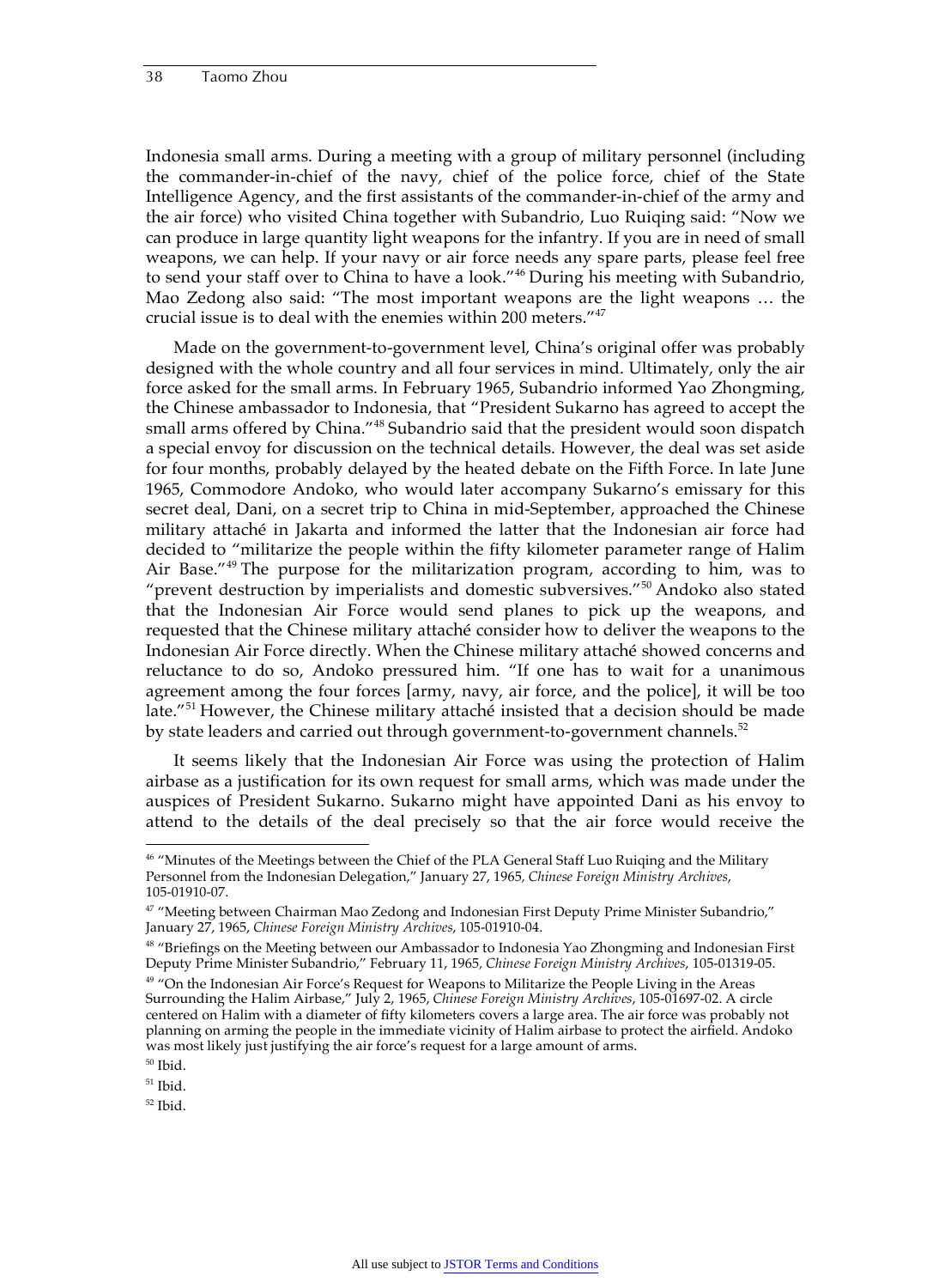weapons rather than the army, navy, or police. Sukarno probably wanted to build up the air force, whose officers were considered as more loyal to him, to counterbalance the army, whose officers were less so. The Chinese seemed to have understood fully that the arms were meant to support the air force in its struggle against the rightwingers in the army, and the protection of Halim was used as an excuse. In an analytical report written by the Chinese military attaché, which made no mention of Halim, the reasons for the Indonesian Air Force's urgent request were interpreted as the following:

- The air force wanted to use the chance to push for the militarization of all workers and peasants.
- The air force is preparing to respond to the sudden attack by the imperialists and destructions by the subversives.
- The air force is making long term plans for strengthening its power, especially against the scenario of a sudden attack from the right wing.<sup>53</sup>

The military attaché concluded that "The embassy recommends that if the air force put forward its request via the Indonesian Government, we might consider fulfilling its request to a moderate extent."<sup>54</sup>

Despite Beijing's initial concerns over being approached by the air force alone, Zhou Enlai and Dani probably had reached an agreement on September 17, 1965, in Beijing. During his visit to Indonesia in late August 1965, Chen Yi reassured Subandrio that "we can offer our weapons for free."<sup>55</sup> On September 13, 1965, Dani met with the Chinese military attaché in Jakarta, announcing that the air force hoped to receive 25,000 pieces of small arms out of the total of 100,000 items that China offered to Indonesia. Dani repeated the claim that these weapons would be used to equip the workers and peasants near Halim Airbase. In addition, Dani emphasized that Sukarno had approved the air force's request, together with the police force's request for 20,000 items.<sup>56</sup> On September 16, the day when Dani arrived in Beijing, the Chinese embassy in Jakarta sent a telegram back to the Foreign Ministry: "The President and Subandrio had agreed on the small weapons deal [with regard to Dani's request]. We can fulfill their [the air force's] request for 25,000 pieces. But we suggest that we could deliver a little less than that."<sup>57</sup>

There is no hard evidence confirming that the Chinese leaders in Beijing did take the advice from the Embassy and give a green light to the deal. However, available information indicates that Beijing was inclined to support the Air Force in strengthening itself against the right-wingers in the army. In general terms, the

 $^{53}$  Ibid.

<sup>54</sup> Ibid.

<sup>55 &</sup>quot;The Private Meeting between Vice Premier Chen Yi and Indonesian First Deputy Prime Minister Subandrio," August 22, 1965, *Chinese Foreign Ministry Archives*, 105-01912-09.

<sup>56 &</sup>quot;Plans for Receiving the Commander of the Indonesian Air Force, Staff from the Pakistani Air Force and the Name List of the Delegation of Pakistani Air Force," September 13, 1965, *Chinese Foreign Ministry Archives*, 204-01123-02.

<sup>&</sup>lt;sup>57</sup> "Plans for Receiving the Commander of the Indonesian Air Force, Staff from the Pakistani Air Force and the Name List of the Delegation of Pakistani Air Force," September 16, 1965, *Chinese Foreign Ministry Archives*, 204-01123-02.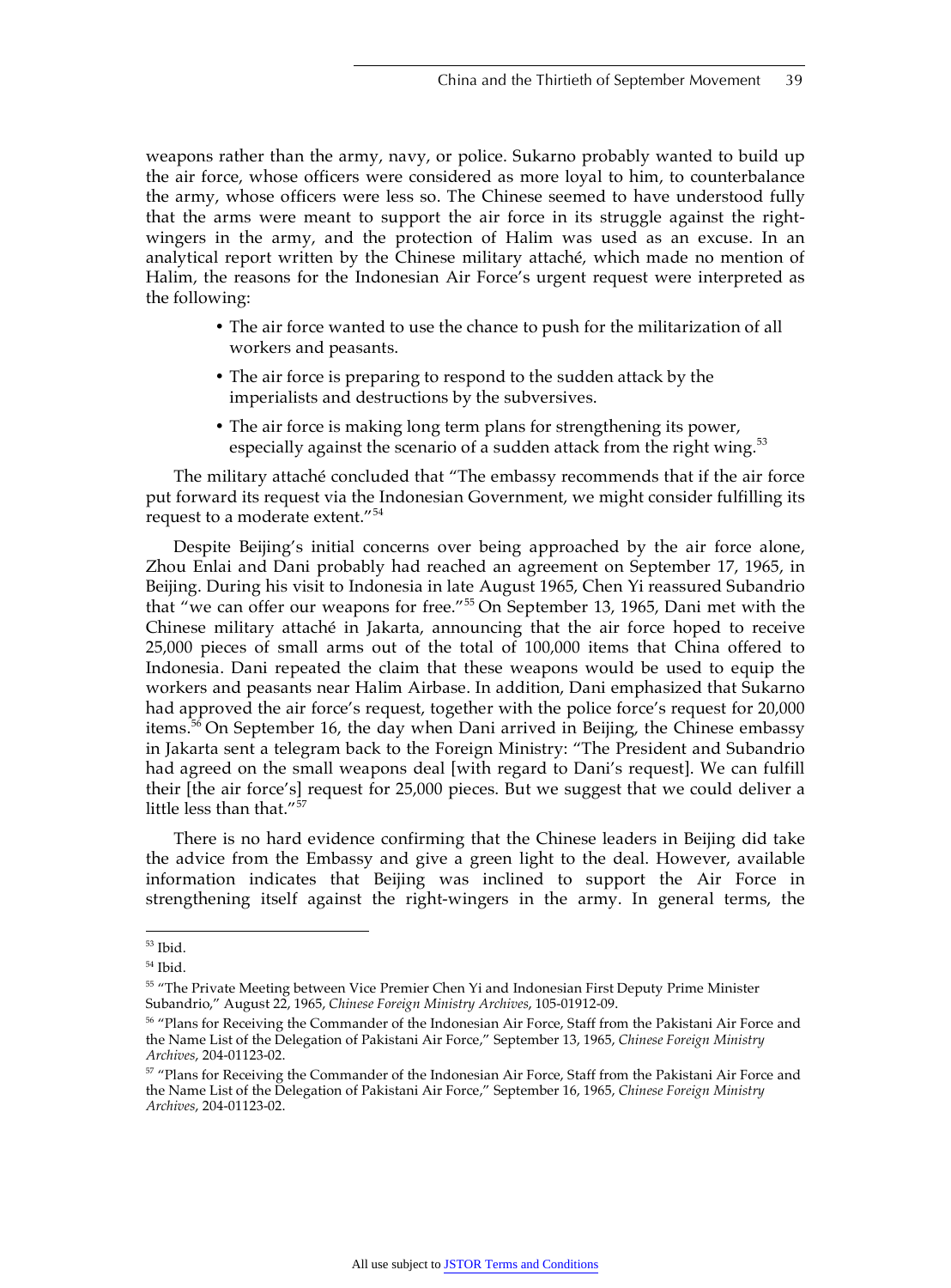purpose of Dani's trip was to "discuss the military aid to Pakistan, the cooperation among the air forces in China, Indonesia, and Pakistan, and our [Chinese] military aid to Indonesia."58 On the morning of September 17, Zhou Enlai had a three-hour meeting with Dani and the Indonesian Ambassador to China, Djawato, the minutes of which have not been declassified. According to a published official record of Zhou Enlai's diplomatic activities, Zhou expressed to Dani his concerns over the second Afro-Asian conference and his wish for further discussions on this topic with President Sukarno and Subandrio.<sup>59</sup> After Dani's return to Indonesia, Aidit secretly informed the Chinese Embassy in Indonesia that Dani told him "the Chinese comrades recognize that it is very important to support Pakistan, but it is even more important to defend Indonesia." Dani was "very much touched," and thought the Chinese take on the situation was "absolutely correct."<sup>60</sup>

Even if the leaders in Beijing did approve the Indonesian Air Force's request, however, given the limited window of opportunity between Dani's visit and the outbreak of G30S, it would have been logistically difficult for the Indonesian Air Force to arrange for and receive the shipment. Dani was quoted as having said in his confession at the extraordinary military court (Mahkamah Militer Luar Biasa) that the Chinese leaders asked the Indonesian Air Force to make its own arrangements for the transportation of small arms since China was experiencing economic difficulties.<sup>61</sup> Although these court records are usually unreliable, this statement can be verified by the details of Commodore Andoko's meeting with the Chinese military attaché in late June 1965, as mentioned earlier in this paper. In addition, according to the former director of the Indonesian Nuclear Agency (Badan Tenaga Atom Nasional, BATAN), Djali Ahimsa, who visited China between September 21 and October 6, 1965, he met Sri Mulyono Herlambang, from the Indonesian Air Force, in Beijing shortly before G30S. The latter claimed to have come with President Sukarno's private plane with a mission "to request the Chinese government deliver the weapons it had promised earlier."<sup>62</sup> This piece of information suggests that the details of the deal were probably not fully concluded, or at least that most of the weapons under negotiation had not been processed for delivery (which involves at least time-consuming assembling and packing, aside from the paperwork) a week before G30S. Although one cannot fully deny the possibility that the Indonesia Air Force managed to ship some of the weapons from China to Indonesia, the under-armed status of the militia groups involved in G30S at the Halim air base suggests that the weapons most probably had not arrived in Indonesia.<sup>63</sup>

<sup>&</sup>lt;sup>58</sup> "Approval of Plans for Receiving the Commander of the Indonesian Air Force," September 15, 1965, *Chinese Foreign Ministry Archives*, 204-01174-01.

<sup>&</sup>lt;sup>59</sup> Research Centre for Diplomatic History at the Ministry of Foreign Affairs of the People's Republic of China (PRC), *Zhou enlai waijiao huodong dashiji* [The Chronology of Zhou Enlai's Activities in Foreign Affairs](Beijing: Zhongyang wenxian chubanshe, 1993), pp. 477–78.

<sup>&</sup>lt;sup>60</sup> "Analysis by Our Embassy in Jakarta on Indonesia's Position of Supporting Pakistan while Opposing Indian Aggression," September 25, 1965, *Chinese Foreign Ministry Archives*, 105-01679-04.

<sup>61</sup> Omar Dani, *Berkas perkara Omar Dani, ex laksamana madya udara dalam peristiwa Gerakan 30 September* (Djakarta: Mahkamah Militer Luar Biasa, 1966), p. 17

 $62$  Interview with Djali Ahimsa, Jakarta, April 18, 2013. Djali Ahimsa could not recall the exact date of this meeting, but the earliest possible time is September 22, 1965.

<sup>63</sup> See Anderson and McVey, *A Preliminary Analysis of the October 1, 1965, Coup in Indonesia*, p. 21; and Roosa, *Pretext for Mass Murder*, pp. 45–46.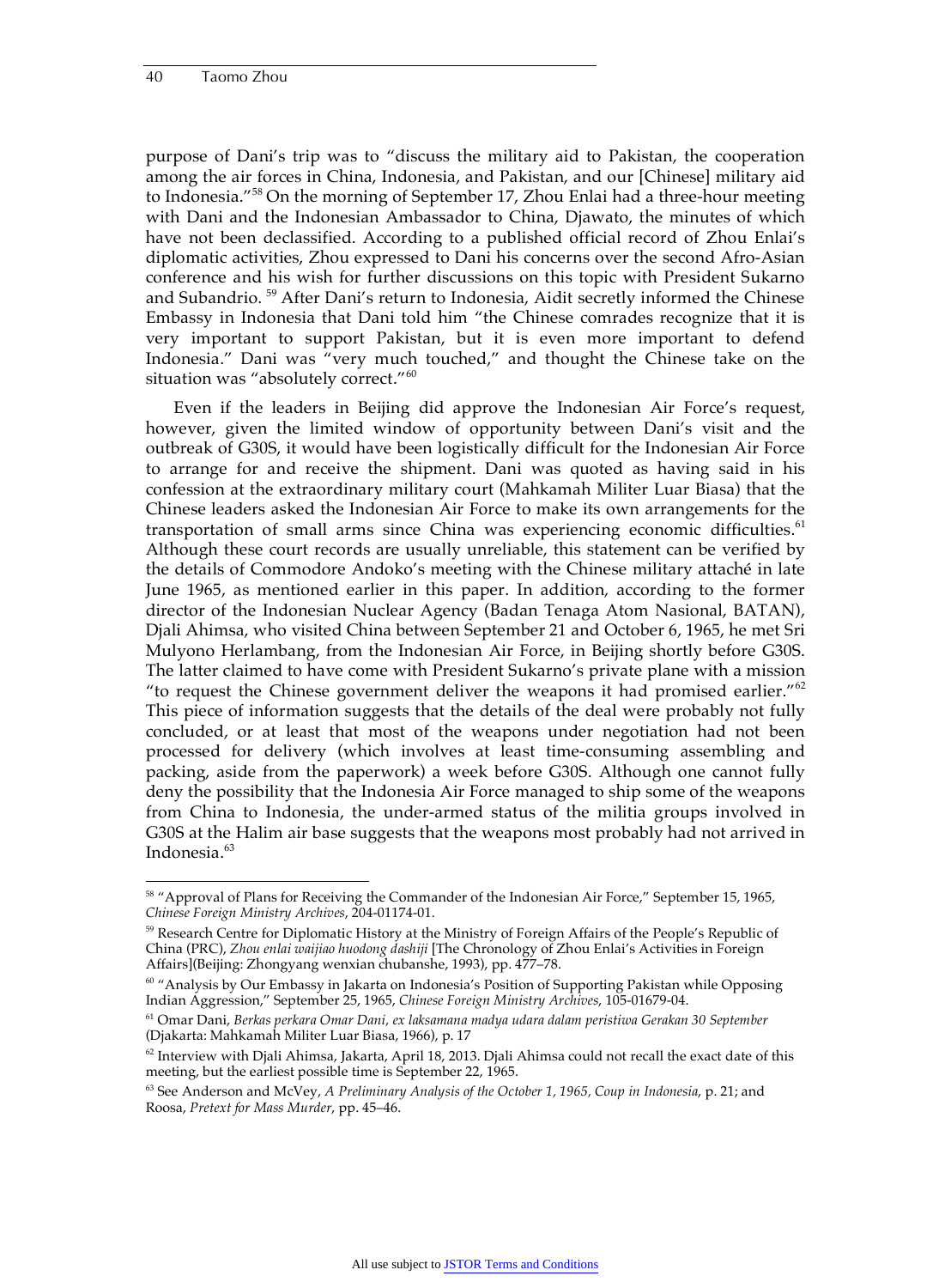In addition, in terms of quantity, Chinese military aid lagged far behind that from the Soviet Union. During his visit to Indonesia in 1960, Khrushchev generously granted US\$100 million, one of the largest grants of Soviet foreign aid to a noncommunist country at the time. $^{64}$  In the following years, Moscow supplied a significant number of weapons for Konfrontasi.<sup>65</sup> According to a report by the Chinese military intelligence agency shortly before G30S, between 1960 and September 1965:

… the Soviet Union had signed four military aid pacts that offered total aid of US\$1,126,000,000. Between 1960 and 1963, Moscow provided navy and air force equipment worth US\$950,000,000. In 1964, the Soviets offered US\$176,000,000 worth of equipment to the Indonesian Army, but some of the promised items had not arrived. Ninety percent of Indonesian Air Force equipment and 80 percent of Indonesian Navy equipment came from the Soviet Union.<sup>66</sup>

A Japanese intelligence agency, Mainland China Research Institute, estimated that the Soviet military aid to Indonesia ranged from US\$600,000,000 to US\$1,200,000,000, and made an assessment similar to Beijing's—"Eighty to 90 percent of Indonesian Air Force and Navy equipment was supplied by the Soviet Union."<sup>67</sup> Experts within the Mainland China Research Institute observed that "the Chinese aid cannot compare with the Soviet aid, and seemed unable to catch its level."<sup>68</sup> Archival evidence from the United States also indicated that "[T]he Indonesian military establishment is almost totally Soviet-supplied."69 It is thus difficult to determine whether the Chinese military aid had any significant impact on Indonesian politics in 1965.

#### **Potential Transfer of Nuclear Materials and Technology from China to Indonesia**

Aside from agreeing to supply small arms, in the early months of 1965, before G30S, China was contemplating a possible transfer of nuclear technology to Indonesia. In the late 1950s and early 1960s, China's confrontation with the United States continued as its alliance with the Soviet Union was disintegrating. Beijing's leaders made developing nuclear weapons a top priority, not only to improve its strategic position vis-à-vis both superpowers, but also to enhance the Chinese Communist Party's claims of legitimacy at home, especially in the wake of the failure of the Great Leap Forward. Out of both domestic and international considerations, Mao and his comrades were eager to demonstrate that a developing country also had the capability to develop

 <sup>64</sup> Ragna Boden, "The 'Gestapu' Events of 1965 in Indonesia: New Evidence from Russian and German Archives," *Bijdragen tot de Taal-, Land- en Volkenkunde (BKI)* 163,4 (2007), p. 511.

 $^{65}$  Ibid.

<sup>66 &</sup>quot;Indonesia's Relations with the Soviet Union," August 4–September 10, 1965, *Chinese Foreign Ministry Archives*, 105-01680-02.

<sup>67 &</sup>quot;The Bandits' Relations with Indonesia, 1965," October 1–December 31, 1965, *Academia Historica*, 02000001910A. "Bandit" was the standard reference to the communist regime in mainland China by the Kuomintang regime in Taiwan. This is a piece of a Japanese intelligence report that was shared with the Kuomintang regime in Taiwan and translated into Mandarin by the Taiwanese consulate in Osaka.  $68$  Ibid.

<sup>69</sup> The Office of Current Intelligence, Central Intelligence Agency, "Indonesian Army Attitudes towards Communism," November 22, 1965, Johnson Library, National Security File, Country File, Indonesia, Vol. VI, November 1965–May 1966. Cited from *Foreign Relations of the United States, 1964–1968*, volume XXVI, Indonesia; Malaysia-Singapore; Philippines, document 178, available at https://history.state.gov/ historicaldocuments/frus1964-68v26/d178, accessed August 4, 2014.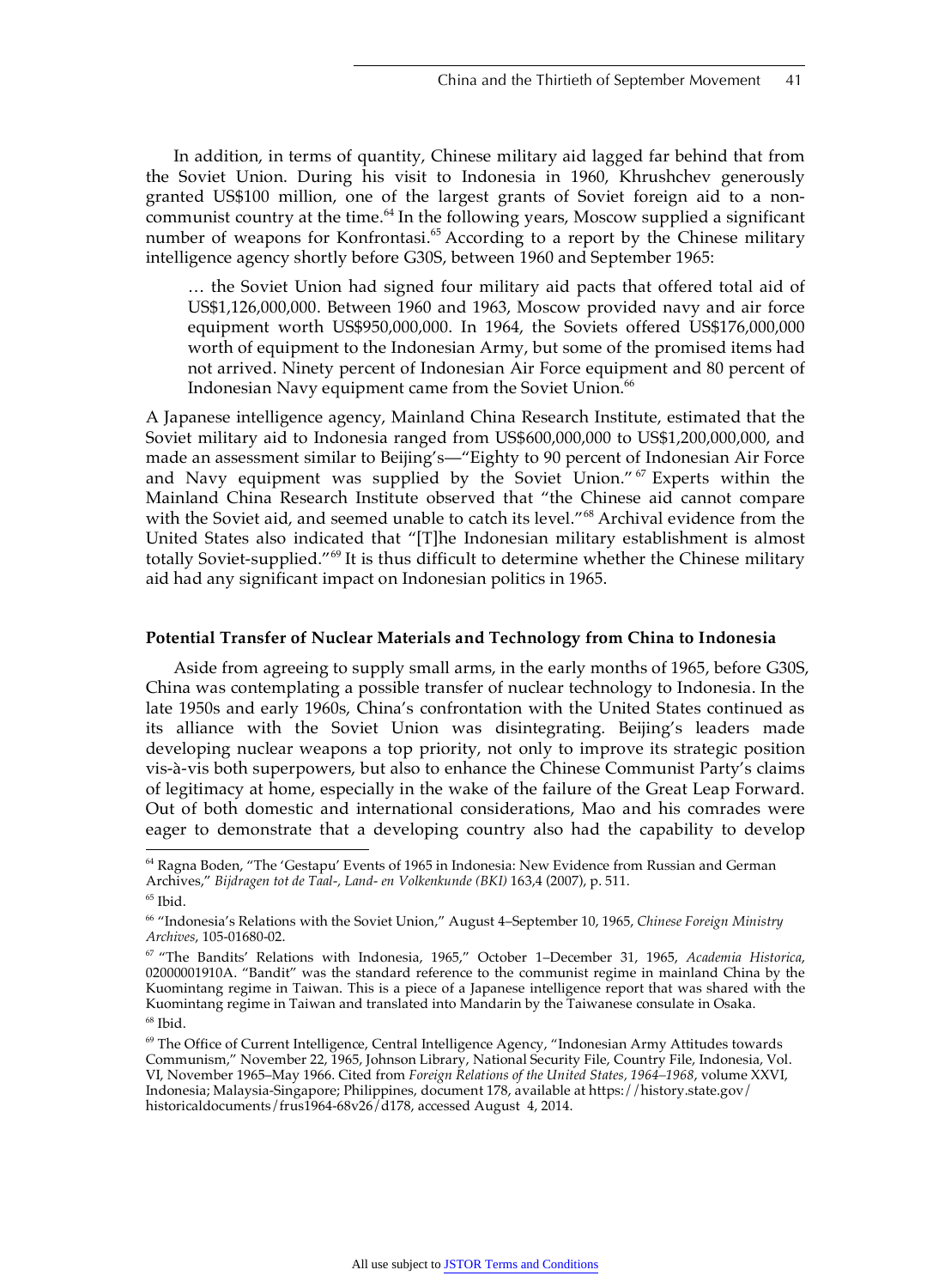nuclear technology on its own. The first Chinese nuclear bomb was successfully detonated on October 16, 1964.

As a signatory of the 1963 Limited Nuclear Test Ban Treaty, $70$  Indonesia's initial reaction to China's successful nuclear test was ambivalent. When the Chinese Ambassador Yao Zhongming met with Subandrio to probe the Indonesian government's stance on China's successful nuclear test, Subandrio offered only a few superficial congratulatory words before raising the sense of insecurity felt among Afro-Asian countries and his concerns over "pollution caused by radioactive dust and ashes."71 Given that these two issues were unrelated, Subandrio was probably using the environmental impacts of China's nuclear test as an excuse to express Indonesia's discontent. Subandrio further explained, which was not soothing to Beijing's ears, that if he mentioned how good and how marvelous China's nuclear test was, others would say that Indonesia was China's "tail" and a member of the "Chinese bloc." At the time, China had been protesting against the Conference on Disarmament in Geneva, which was regarded by Beijing as an arrangement made under the auspices of the Western imperialists. Although Beijing needed Jakarta's support in this regard, Subandrio took a middle course on the issue. The Foreign Ministry in Beijing seemed resentful of Subandrio's political savvy:

He [Subandrio] is collaborating with the imperialists and the revisionists in their conspiracy to oppose the nuclear test in China. It seems that Subandrio is not only trying to give us a hard time, but also to take the chance to start negotiating with the United States and the Soviet Union.<sup>72</sup>

Subandrio's lukewarm attitude would completely change later due to Sukarno's passionate pursuit of a nuclear weapon and the prospects of obtaining support from China. Indonesia's Institute of Atomic Energy (Lembaga Tenaga Atom) was established in December 1958. Under the terms of a five-year bilateral agreement, the United States provided Indonesia with US\$491,000 in financial aid to develop its atomic research program for civilian use. A small 250-kilowatt research reactor purchased from the United States was installed at the Bandung Institute of Technology in 1961 and its construction was completed in  $1964$ <sup>73</sup> At the same time, the Soviet Union offered to build Indonesia two small research reactors. The first one was completed in Bandung in November 1962 and a deal to purchase another 2,000 kilowatt reactor was signed in January 1964.<sup>74</sup> Starting from 1964, as Indonesia's

 $70$  Indonesia signed the 1963 Limited Test Ban Treaty on October 7, 1963, in Moscow. The LTBT outlawed nuclear weapon tests in the atmosphere, underwater, or outer space, but did not restrict underground testing. Quoted from Robert M. Cornejo, "When Sukarno Sought the Bomb: Indonesian Nuclear Aspirations in the Mid-1960s," *The Nonproliferation Review*, Summer 2000, p. 32.

<sup>&</sup>lt;sup>71</sup> "The Indonesian Government's Attitude towards our Proposal for a Summit Conference of All Countries of the World on the Complete Prohibition of Nuclear Weapons, October 19–November 19, 1964," *Chinese Foreign Ministry Archives*, 105-01870-01.

<sup>72</sup> Ibid.

 $73$  See: US Department of State, "Agreement for Cooperation between the Government of the United States of America and the Government of the Republic of Indonesia Concerning Civil Uses of Atomic Energy," June 1960, TIAS no. 4557, *United States Treaties and Other International Agreements*, vol. 11, pt. 2; Daniel B. Poneman, "Indonesia," in *Nuclear Power in Developing Countries,* ed. James E. Katz and Onkar S. Marwah (Lexington, MA: Lexington Books, 1982), pp. 183–85; and noted in Cornejo, "When Sukarno Sought the Bomb," p. 32.

<sup>74 &</sup>quot;The Bandits' Relations with Indonesia, 1965," *Academia Historica*.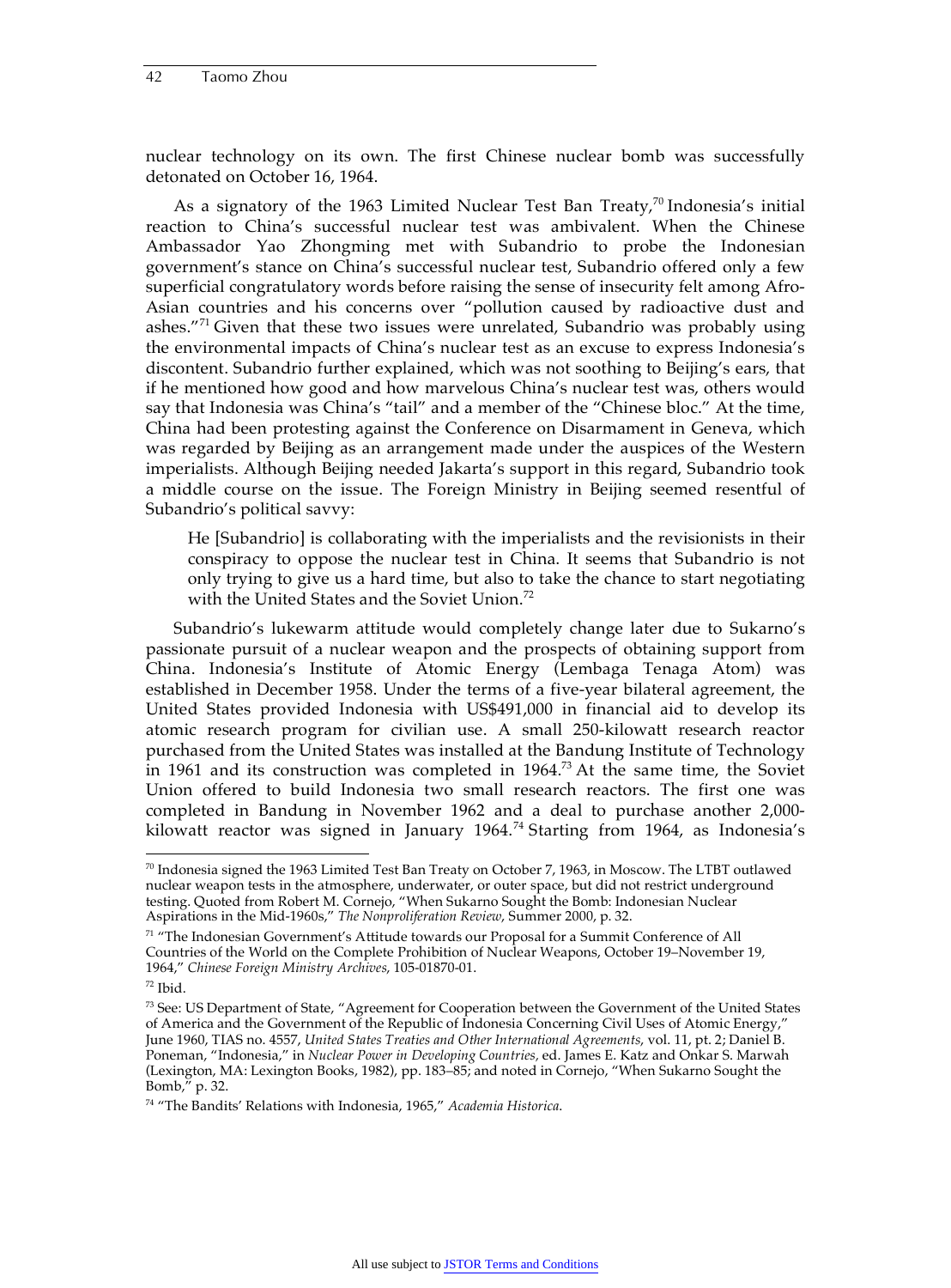relations with both the Western and Socialist blocs became fraught with tension, Sukarno showed great interest in transforming Indonesia's limited, peaceful use of nuclear energy into making nuclear weapons. Sukarno believed that this was the key to improving his country's international status. China indicated its intention to help Sukarno achieve such a goal three months after its first successful nuclear test. In January 1965, Luo Ruiqing said in a joking fashion to an Indonesian delegation, "[W]e have conducted the explosion of a nuclear bomb. That involved advanced and complicated technology. But exploding a nuclear bomb does not mean that our troops have been equipped with nuclear weapons. Of course, you have not yet requested nuclear weapons from us."<sup>75</sup>

In late July 1965, at a meeting of the 36th Muhammadiyah Congress in Bandung, Sukarno announced, "In the near future we will succeed in making our own atomic bomb. The atomic bomb [is] not going to be used for aggression, but simply to maintain the sovereignty of our motherland in case of harassment or attack." Indonesian journalist Rosihan Anwar recorded Sukarno's announcement in his diary, with added comments: "Has Indonesia already achieved the high level of technological capability to make an atomic bomb? Or has Indonesia received assistance from the PRC, who had just detonated a nuclear bomb? Was the making of the atomic bomb secretly discussed between Subandrio, Zhou Enlai, and Chen Yi during their repeated meetings in the recent months?"<sup>76</sup> It is possible that discussions on Chinese assistance to Indonesia regarding nuclear technology had been ongoing in the first half of 1965. And Sukarno probably decided to make the public announcement of Indonesia's nuclear ambition after securing Beijing's support.

When Chen Yi visited Indonesia for the Independence Day celebrations in August 1965, Subandrio's attitude was strikingly different from nine months earlier. Subandrio told Chen Yi:

I only realized recently that it was wrong for Indonesia to sign the Limited Test Ban Treaty in Moscow in 1963 … [T]he only way to avoid nuclear war and to safeguard homeland security is for more Afro-Asian countries to obtain nuclear weapons and to break the monopoly of nuclear technology by the Western imperialists and the Soviet Union. Indonesia is determined to build its own nuclear weapons. And Indonesia hopes that China would provide assistance in that regard, as well as in the realms of economic development and arms.<sup>77</sup>

After Chen Yi expressed his support and encouragement, Subandrio eagerly laid out a plan to send an economic delegation to China for more detailed discussions.<sup>78</sup> When Chen Yi met with Subandrio again privately a few days later, more explicit assurance was given. When Subandrio brought up the issue of nuclear technology transfer, Chen Yi said, "We can give you help in this regard. If we do not give you

76 H. Rosihan Anwar, *Sukarno, Tentara, PKI: Setiga Kekuasaan sebelum Prahara Politik 1961–1965* (Jakarta: Yayasaan Obor Indonesia, 2006), p. 358.

<sup>&</sup>lt;sup>75</sup> "Minutes of the Meeting between the Chief of the PLA General Staff Luo Ruiqing and Delegation of Indonesian Military (on Future Visits, the Possible Chinese Aids of Equipment, and Exchange of Intelligence)," January 24, 1965, *Chinese Foreign Ministry Archives*, 105-01910-07.

 $\frac{77}{10}$  "Vice Prime Minister Chen Yi's Visit to Indonesia and His Meetings with President Sukarno, and etc.," August 16, 1965, *Chinese Foreign Ministry Archive*s, 105-01324-03. 78 Ibid.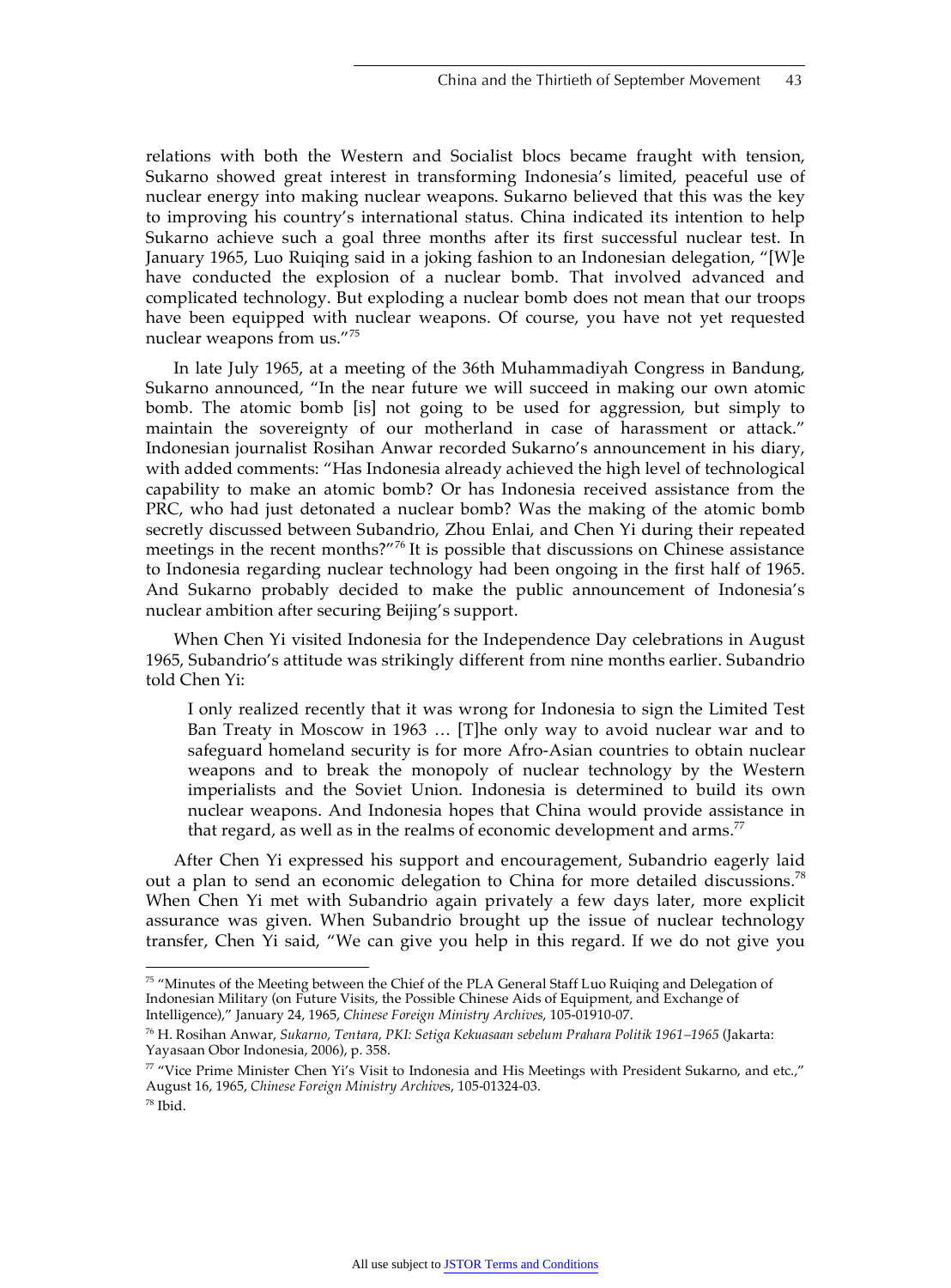assistance, we are not your true friend. To our knowledge, you have some foundations. Building a nuclear bomb is not an impossible mission, we can totally build it by ourselves. Both parties can discuss this issue secretly."<sup>79</sup>

In line with the agreement reached in the Chen Yi-Subandrio talks, an Atomic Energy Group affiliated with a sizable Indonesian Economic Delegation arrived in China on September 21, 1965. The Atomic Energy Group was composed of both military personnel and scientists, including Vice Air Marshal Sutopo and the former director of BATAN, Djali Ahimsa. The requests put forward by the group included:

- To visit laboratories and to understand the development of relevant research;
- To visit some chemistry laboratories, including laboratories where analyses on raw materials, such as uranium, take place, to understand the procedure of processing used fuel;
- To see how atomic energy is used for military purposes;
- To visit nuclear reactors that are already in use, including those for research purposes, power supply purposes, and for other purposes; and
- To send staff to conduct research together with the Chinese experts.<sup>80</sup>

According to Djali Ahimsa, the off-the-record purpose of the trip was to receive substantial assistance from China for Indonesia's nuclear project. Most importantly, the group intended to bring back plutonium from China, which was part of the deal between Sukarno and top Chinese leaders. Djali Ahimsa was confident that, with plutonium from China, Indonesian nuclear scientists would be capable of building a nuclear bomb. Meanwhile, the two sides also had tentatively scheduled a visit by Chinese nuclear scientists to Indonesia in 1966 for technical support. Tsinghua University and the Bandung Institute of Technology were discussing the possibility of collaboration in September 1965, but no technical staff from China arrived before G30S took place.<sup>81</sup>

During their stay in Beijing, the Atomic Energy Group visited a research nuclear reactor at Tsinghua University, the nuclear physics laboratories at Peking University, and the No. 1 and No. 2 Institutes of Atomic Energy Research, and had discussions with scientists at all the institutes. The group did not seem to have visited any military nuclear sites. On September 22, Zhou Enlai met with the group and said:

The purpose of this trip was to explore the possibilities of building basic nuclear projects for peaceful use [in Indonesia], for scientific research, industrial production, education, and etc. For a wider range of collaboration, a decision needs to be made between the top leaders of our two countries. Once our party and government make the decision, Vice Prime Minister Chen Yi and I will have

<sup>80</sup> "Briefings on Receiving the Atomic Energy Group of the Indonesian Economic Delegation," September 21–September 28, 1965, *Chinese Foreign Ministry Archives*, 105-01323-02.

 $79$  "Vice Prime Minister Chen Yi's Private Meeting with the Indonesian First Deputy Prime Minister Subandrio," August 21, 1965, *Chinese Foreign Ministry Archives*, 105-01912-09.

<sup>81</sup> Interview with Djali Ahimsa, Jakarta, April 18, 2013.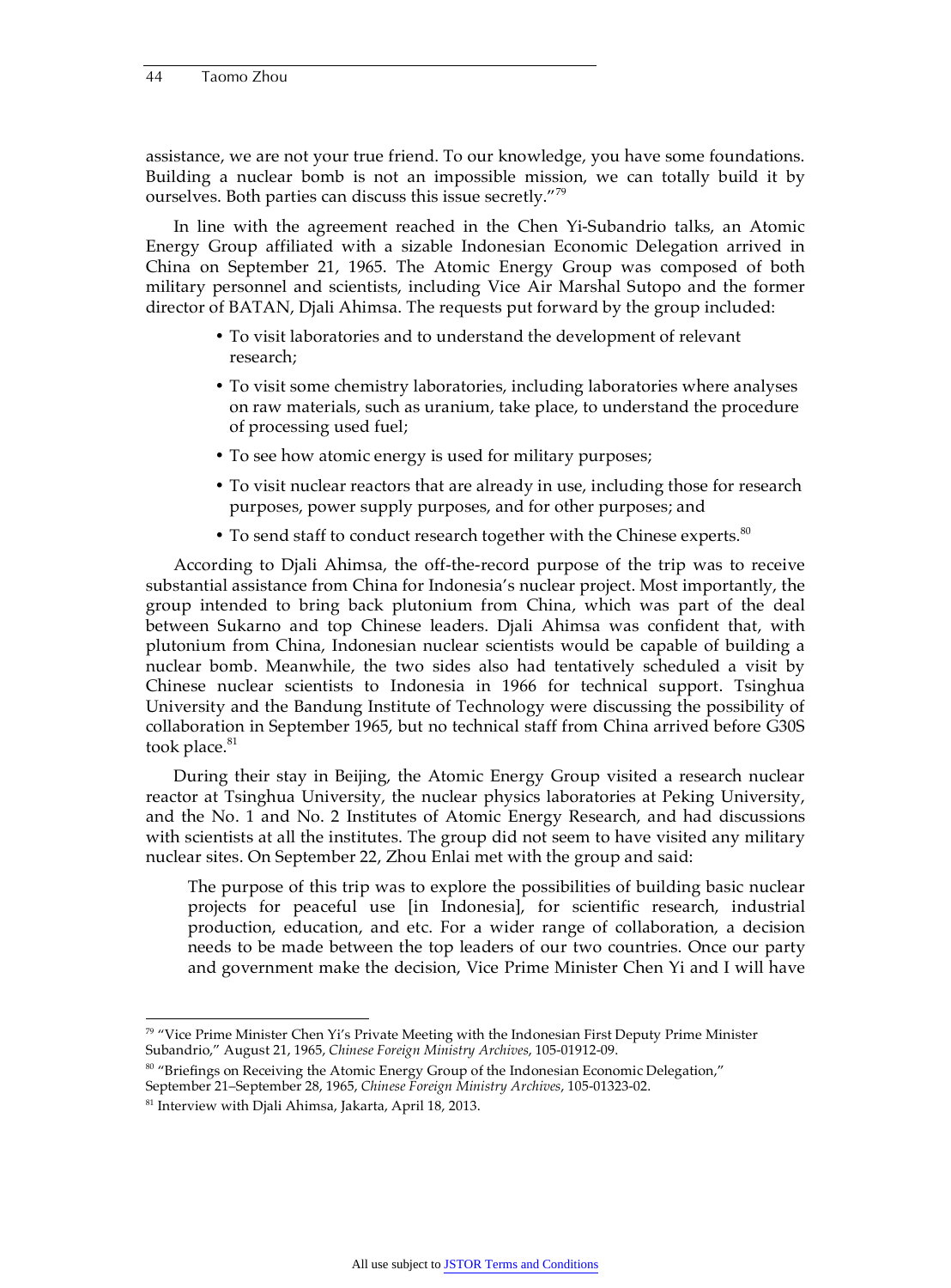discussions with President Sukarno when we meet at the Second Afro-Asian Conference.<sup>82</sup>

On the evening of September 30, 1965, just a few hours before G30S took place in Indonesia, Mao Zedong and Liu Shaoqi met with representatives of the delegation of Indonesia People's Consultative Assembly, which was invited to Beijing's National Day celebration. Indonesian politicians present at the meeting included Chairul Saleh, the speaker of the Indonesia People's Consultative Assembly, and Ali Sastramidjojo, the chairman of the PNI. A significant part of the meeting concentrated on nuclear issues.

- Chairman Mao: … Now, the world is not peaceful, so we need military forces and, moreover, the atomic bomb. Do you want to build atomic bomb?
- Chairul Saleh: We would love to.
- Chairman Mao: You should build one.
- Chairul Saleh: We do not agree that nuclear weaponry should be dominated by a few big powers.
- Chairman Mao: That's right. Two big countries in the world want to monopolize nuclear power, but we won't listen to them. We still create our own. However, we are currently at the beginning stage. The Americans sent out a message threatening that they will blow up our nuclear reactors. That will be the end of the world. Some people say, reactors can be blown up, but ideals cannot be blown up. Even if the first batch of nuclear reactors were blown up, people with ideals could build a second batch.

Chairul Saleh: Yes, new ones could be built.

- Chairman Mao: It was the secretary of defense of the United States who said that.
- Chairul Saleh: Modern technology can no longer be monopolized by imperialists.
- Chairman Mao: Yes, there should be no monopoly. All [technologies] should be open; all [countries] should be able to communicate [freely].
- Chairul Saleh: Therefore we are very happy. Chairman Mao just said that China was only at the beginning stage of nuclear technology development. But for us, China creating its own atomic bomb is an event with great significance. We are greatly encouraged by this event spiritually and materially. This event will further encourage all the New Emerging Forces to build a new world.
- Chairman Mao: You have to build up your agriculture and light industry first. And you need to find the raw material to build atomic bomb. Is there any in your country?

<sup>&</sup>lt;sup>82</sup> "Minutes of the Meeting between Prime Minister Zhou Enlai and the Indonesian Economic Delegation," September 22, 1965, *Chinese Foreign Ministry Archives*, 105-01321-07. The Second Afro-Asian Conference was originally schedule to convene in Algeria in June 1965, but was cancelled due to a coup in the host country. China and Indonesia were discussing postponing the Second Afro-Asian Conference before G30S took place.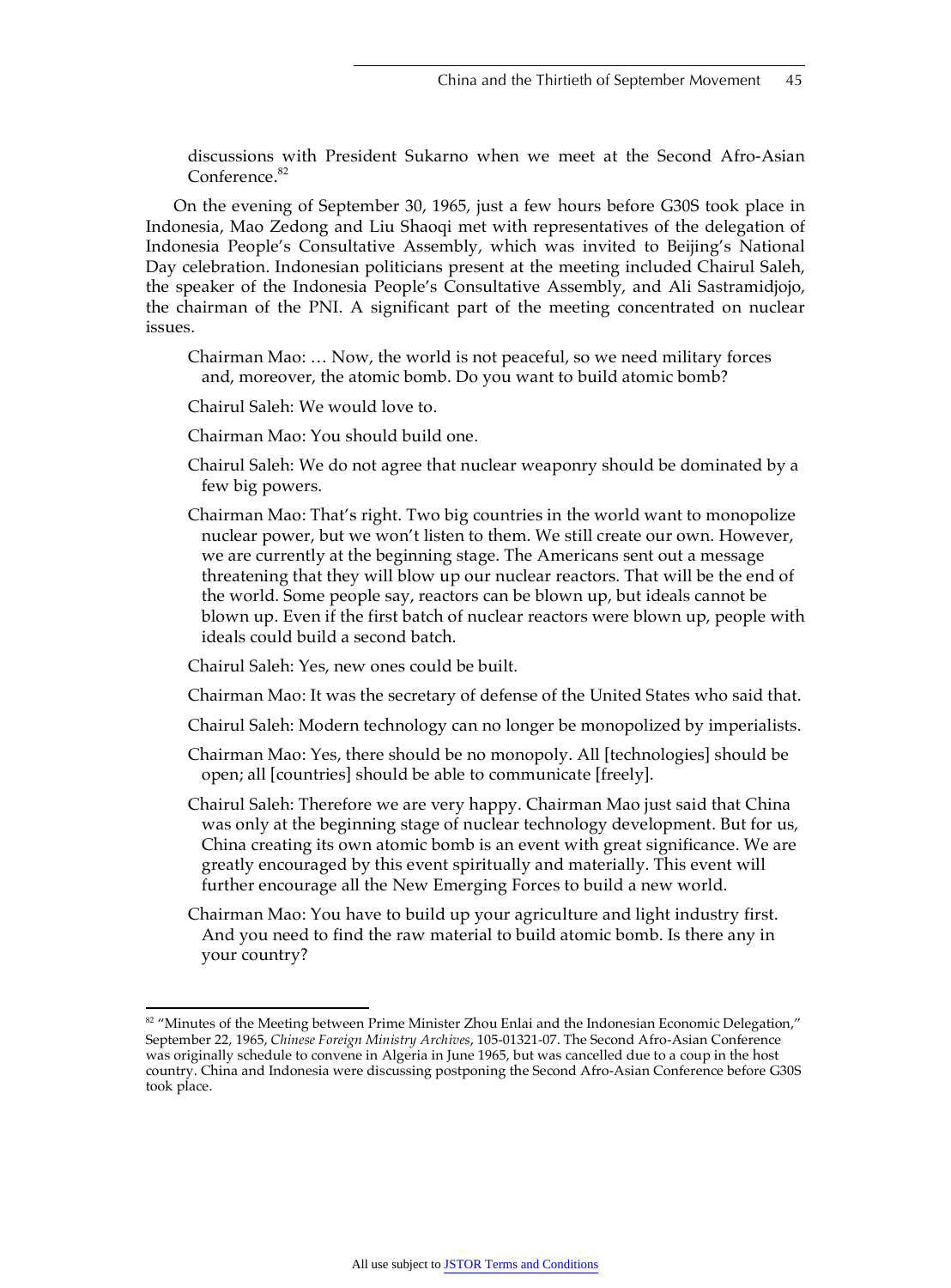Chairul Saleh: I believe there is. Our current geographical survey has shown some positive signs. Now we are vigorously conducting the survey and making use of the natural resources.

Chairman Mao: Do you have iron mines or coal mines? The resources in your country are richer than those of my country. You have huge amount of petroleum and rubber, both of which are rare in the world.

- Chairul Saleh: That is true. Therefore, we sent an economic delegation to China for the purpose of learning from China and fostering closer collaboration between the two countries. Developing iron industry and heavy industry are the most important tasks for Indonesia. We don't have large-scale ironmaking and steelmaking industries. In that aspect, we would be glad to build up these industries as soon as possible, if China is willing to offer us help.
- Chairman Mao: This is totally workable. We surely can help you unconditionally.<sup>83</sup>

There is ambiguity in the sphere in which Mao offered "unconditional" support to Indonesia. In the context of the conversation, Mao's offer could be interpreted either narrowly (steel industry) or broadly (which would include nuclear assistance). The fact that Mao openly espoused the idea of a nuclearized Indonesia shortly before the coup took place is both significant and perplexing. Given Mao's sometimes highly unpredictable personal style in his conversations with foreign guests, it is very difficult to understand what exactly he meant and for what purpose he chose to bring up such a sensitive topic at such a sensitive time. (While there is no evidence that China played a significant role in the planning of G30S, top Chinese leaders knew in advance of Aidit's plan, as I describe later.)

What is certain, however, is that G30S fundamentally changed the course of Sukarno's quest for nuclear power, as well as China's potential assistance to Indonesia. Zhou Enlai originally planned to have a more extensive conversation with the Atomic Energy Group on October 2, 1965, to discuss the details of Chinese assistance to Indonesia.<sup>84</sup> However, due to the political changes in Indonesia, the official meeting was relocated to Zhou Enlai's private residence inside the Forbidden City. Zhou told the group members to wait and see what developed in their country in the wake of G30S. When Djali Ahimsa asked about the possibility of visiting a uranium enrichment plant in Chengdu in southwest China, Zhou said he would try to make the arrangements. But there was no follow-up on this request. $85$ 

#### **Chinese Medical Aids to Sukarno**

Besides military and nuclear aid, the PRC had also been providing medical aid to the Indonesian president in the early 1960s. Documents from China suggest that Sukarno's physical condition in 1965 was not as bad as some Western scholars

<sup>83 &</sup>quot;Minutes of Chairman Mao Zedong and Chairman Liu Shaoqi's Meeting with the Indonesian Delegation," September 30, 1965, *Chinese Foreign Ministry Archives*, 105-01917-02.

<sup>&</sup>lt;sup>84</sup> "Minutes of the Meeting between Prime Minister Zhou Enlai and the Indonesian Economic Delegation," September 22, 1965, *Chinese Foreign Ministry Archives*, 105-01321-07.

<sup>85</sup> Interview with Djali Ahimsa, April 18, 2013, Jakarta.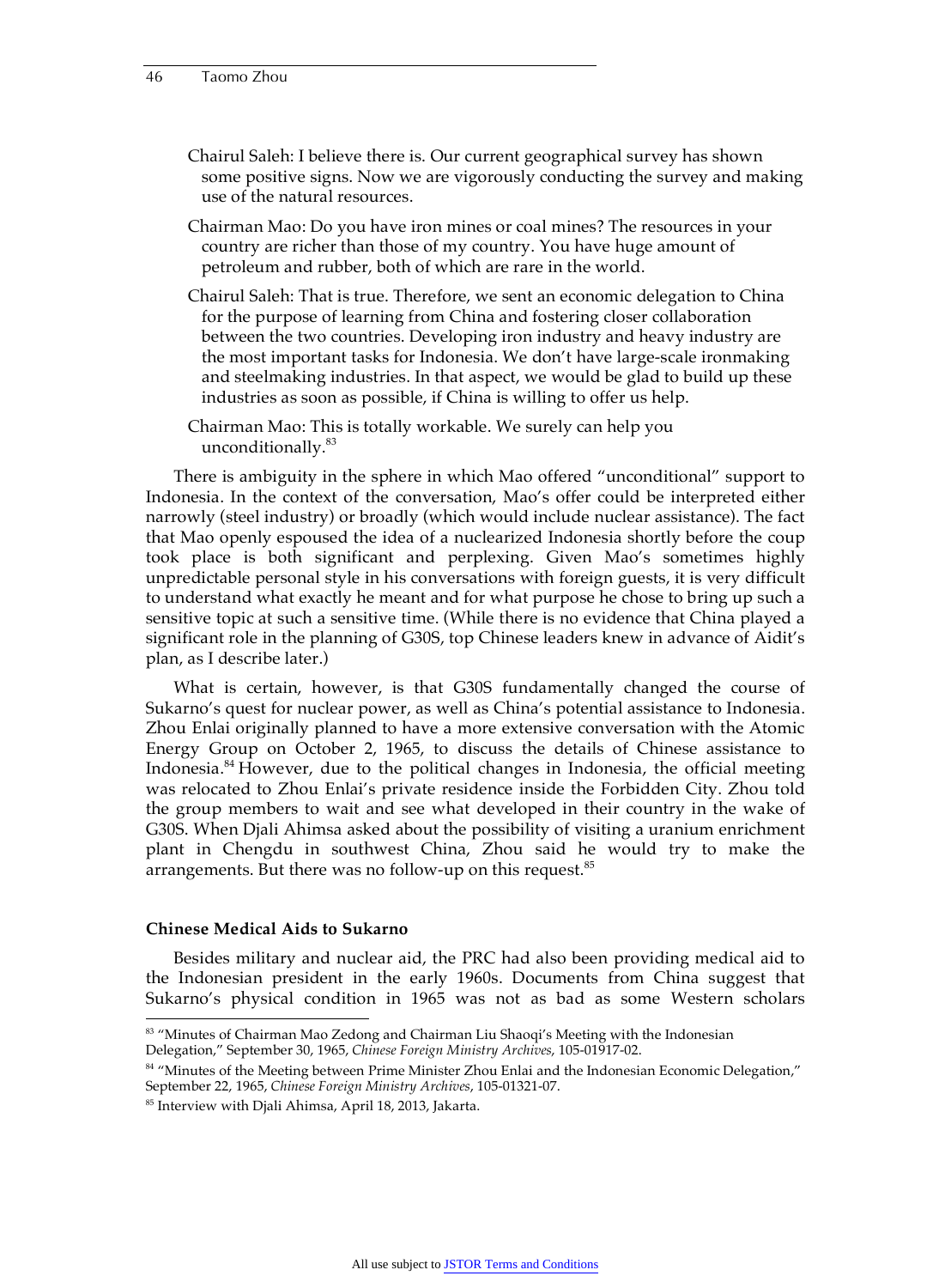speculated. Neither Beijing nor the PKI saw Sukarno's death as imminent before G30S. Sukarno probably had been seeing Chinese doctors since the early 1960s. During a meeting between the Indonesian ambassador to China, Sukarni, and Chinese Foreign Minister and Deputy Prime Minister Chen Yi in December 1961, Sukarni said that "Sukarno has been hiding from the United States that he sought help from China for his health issues. But now the United States already knows about it, and has protested."86 The most intensive and highly controversial Chinese medical aid took place between November 1964 and September 1965, when a high-profile Chinese medical team provided Sukarno with diagnosis, prescriptions, and Chinese medical treatments, such as acupuncture and herbal medicine.<sup>87</sup>

Beijing started to provide systematic medical care to the Indonesian president when reports and rumors of Sukarno's deteriorating health started to circulate widely in the West in late 1964. By the end of October 1964, the Chinese ambassador to Indonesia, Yao Zhongming, reported back to Beijing that "the Western media has been reporting on the possible stepping down of Sukarno due to his health issues. However, there has not been any discussion in the Indonesian media. Neither was this issue mentioned by our friends [i.e., the PKI]."<sup>88</sup> Sukarno's health information was disclosed secretly to media by doctors in Vienna, who discovered stones in the president's right kidney and determined that he would die within the next three months if these stones were not removed via surgery. In November 1964, a Chinese medical team headed by renowned urologist Dr. Wu Jieping arrived in Indonesia and carried out a thorough medical examination on Sukarno. The Chinese medical team disagreed with the diagnosis from Vienna, claiming that it was cardiovascular problems, rather than kidney stones, that needed immediate attention. The treatment program the Chinese medical team designed for Sukarno proved to be highly effective. And the team left Indonesia in early January 1965, after Sukarno's condition stabilized.<sup>89</sup>

In the months between winter 1964 and spring 1965, the improvement in Sukarno's health strengthened his trust and confidence in the Chinese medical team, which became his regular health provider between early 1965 and the outbreak of G30S. Sukarno found the Vienna doctors' suggestions that he undergo surgery highly disagreeable and even unacceptable. He was delighted that the Chinese medical team was right—he did not need to have surgery for his kidney stones. Moreover, in April 1965, Sukarno discovered that his health information had been leaked to the Western media by the doctors in Vienna.<sup>90</sup> Thus, in both technical and political terms, the Chinese medical team became the most reliable choice for the Indonesian president.

<sup>&</sup>lt;sup>86</sup> "An Extract of the Report on Vice Prime Minister Chen Yi's Meeting with Indonesian Ambassador to China, Sukarni," December 22, 1961, *Chinese Foreign Ministry Archives*, 105-01768-04.

 $87$  Sukarno seemed to have a strong preference for a kind of capsule made of Chinese herbal medicine. He tended to overdose slightly (the prescription was five capsules per time, but Sukarno took six instead), which upset the Chinese doctors. "Prescriptions for Sukarno," April 23, 1965, *Chinese Foreign Ministry Archives*, 105-01331-01.

<sup>88 &</sup>quot;On a Possible Coup in Indonesia," October 30–December 20, 1964, *Chinese Foreign Ministry Archives*, 105-01233-06.

<sup>89 &</sup>quot;Our Medical Team's Treatment for Sukarno and President Sukarno's Health Conditions," November 24, 1964, *Chinese Foreign Ministry Archives*, 105-01234-01.

<sup>90 &</sup>quot;Prescriptions for Sukarno," April 23, 1965, *Chinese Foreign Ministry Archives*, 105-01331-01.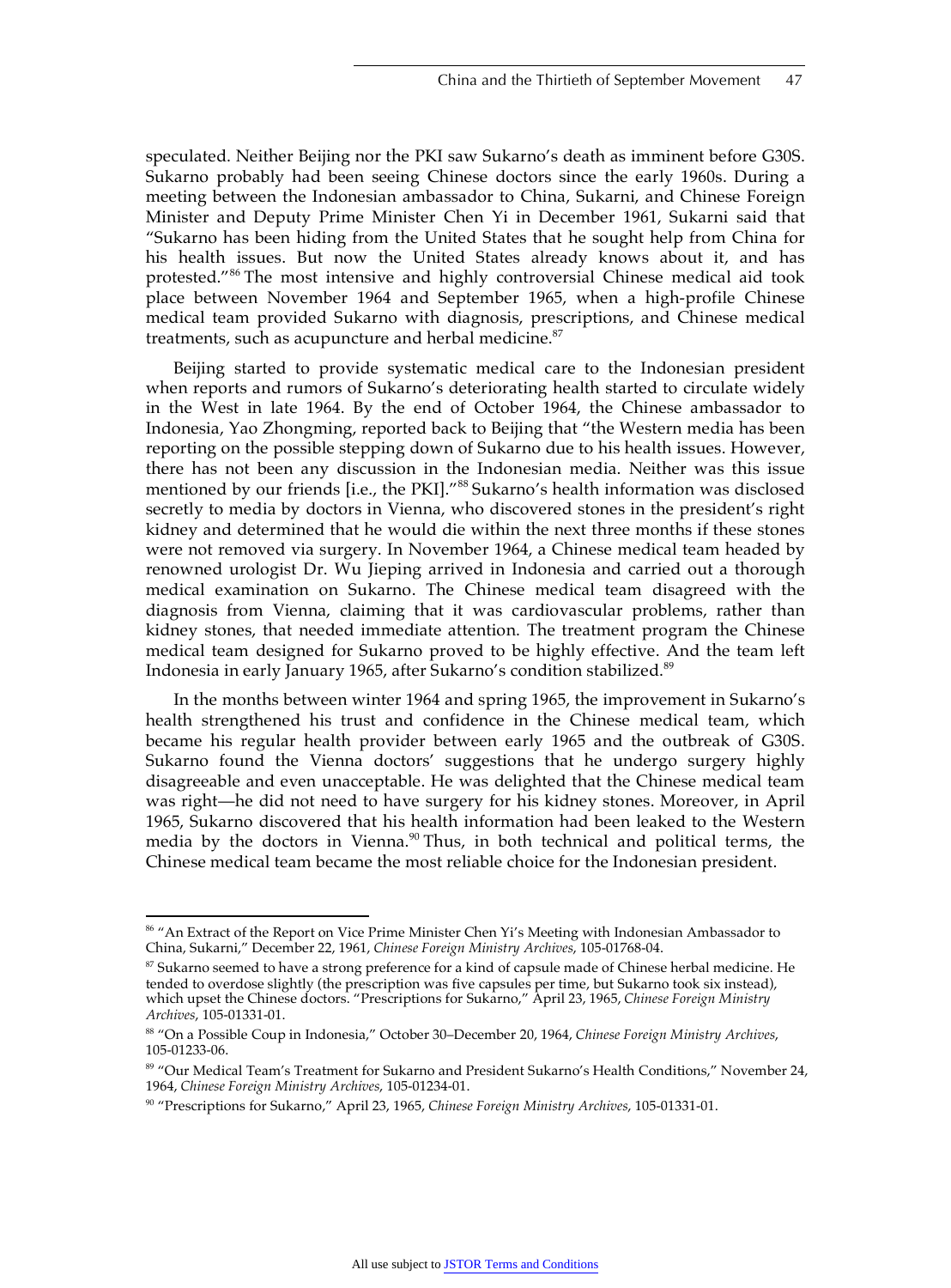The Chinese medical team treated Sukarno when he suffered a severe cerebral vasospasm attack in August 1965, which caused much commotion on the Indonesian political scene and was said to have led to the escalation of tensions before G30S. On the morning of August 4, Sukarno felt dizzy after he got up, and the vertigo became incapacitating after 8:00 AM, accompanied by symptoms such as nausea, vomiting, and sweating. At 10:00 AM, the Chinese medical team was summoned to the Presidential Palace. In its first report back to Beijing, the Chinese medical team wrote, "As for now, it remains unclear whether the president's condition will deteriorate. Now we are giving him treatments, and there has been no sign that the president will be paralyzed. Please inform Aidit."<sup>91</sup> In a telegram dispatched a few hours later, the medical team wrote, "[W]e have diagnosed Sukarno as suffering from Meniere's disease. As for now, there has not yet been thrombus forming due to cerebral hemorrhage. We expect a gradual recovery in short term, but we also need to be alert about possible thrombus formation and related complications in his heart and kidney." The medical team requested Beijing to send a neurologist from China for a more detailed diagnosis.<sup>92</sup>

Sukarno's sudden illness was extremely alarming to the Chinese leadership. On the morning of August 5, the Chinese Foreign Ministry instructed Ambassador Yao Zhongming to visit Sukarno, to pay close attention to any developments regarding his condition, and to "report back to the Foreign Ministry at all times." At 1:30 PM the same day, Zhou Enlai instructed the Ministry of Health to study carefully the reports on Sukarno's condition that the Chinese medical team had wired from Jakarta the day before, to prepare the needed medicines, and to select two of the country's best neurologists, who would fly to Jakarta together with PKI chairman Aidit the very next day. At the time Aidit was visiting Beijing and was originally scheduled to travel from Beijing to Hanoi on August 7. After being informed by Zhou Enlai about Sukarno's condition, Aidit decided to cancel his trip to Vietnam and returned to Indonesia on August  $6.^{93}$ 

On the evening of August 5, after the arrangements for Aidit's return trip had been settled, the Chinese Foreign Ministry received relieving news from Jakarta: the Chinese medical team reported that Sukarno's condition had significantly improved since morning, and he was "able to talk and laugh as usual and to have his breakfast." The Chinese medical team decided that the cerebral vasospasm attack was over, and there should be no long-term sequela. As for the future prospects of the president's health, the Chinese doctors were not optimistic. "[T]his attack reveals that arteriosclerosis [has] affected his whole body, including heart, kidney, and brain. His long-term health condition is worrisome."<sup>94</sup>

Despite the Chinese doctors concerns, Sukarno himself seemed confident that he had fully recovered and soon resumed working. It seems to have been a strategic decision, given that the president's health issues had become a sensitive topic amid an already tense political atmosphere in Indonesia. On August 6, Sukarno told the

 <sup>91 &</sup>quot;On President Sukarno's Brain Illness," August 4, 1965, *Chinese Foreign Ministry Archives*, 105-01331-01. 92 "Conditions of President Sukarno's Illness," August 4, 1965, *Chinese Foreign Ministry Archives*,

<sup>105-01330-01.</sup> 

<sup>93 &</sup>quot;President Sukarno's Conditions Improved on the 5th," August 5, 1965, *Chinese Foreign Ministry Archives*, 105-01330-01.

 $94$  Ibid.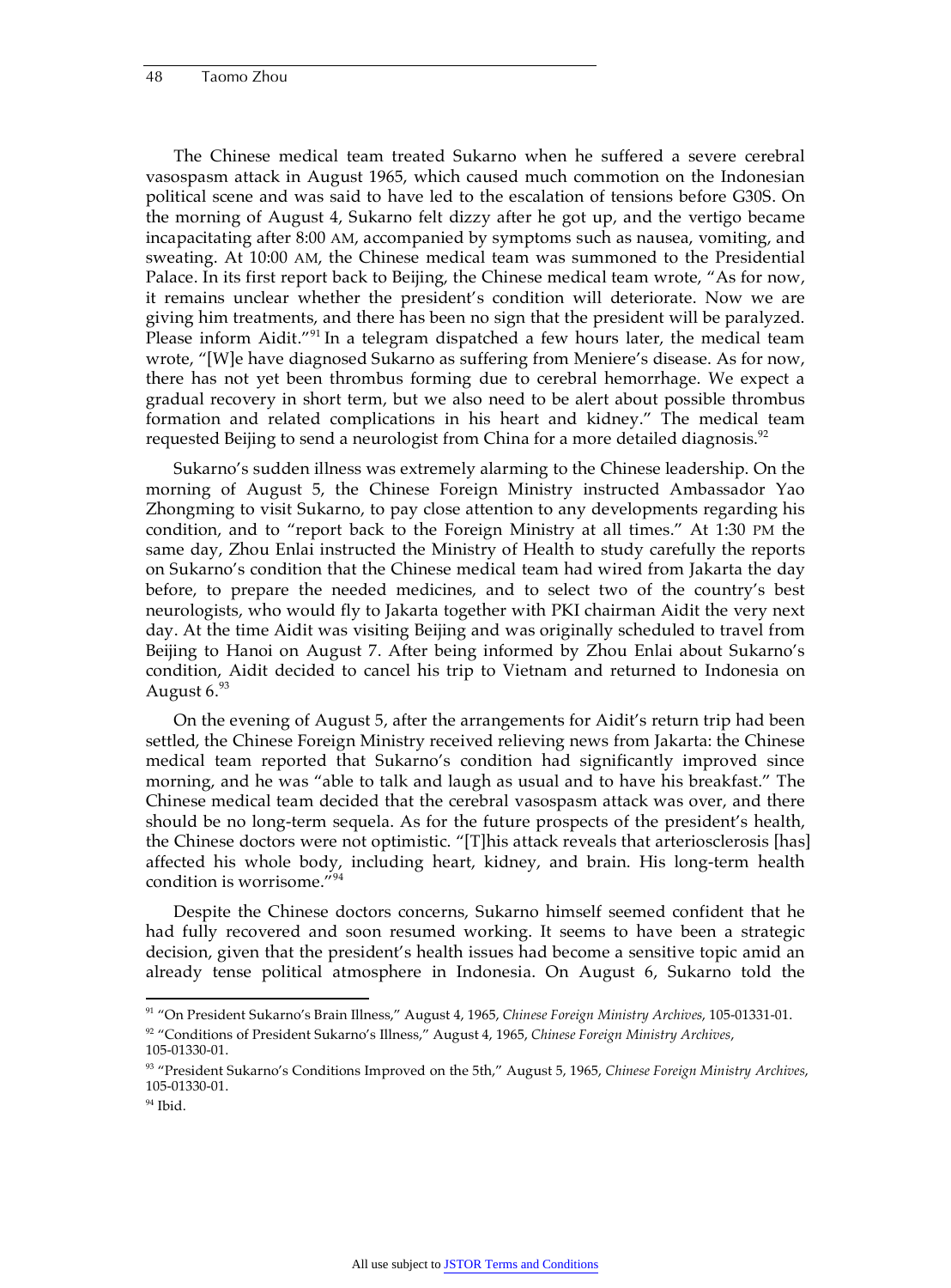Chinese doctors that he felt no discomfort and was ready to continue his preparation for the Independence Day speech. On August 9, Sukarno fully went back to his daily routines. On August 15, Chen Yi, who was invited to Jakarta for Indonesia's Independence Day celebrations, met with Sukarno. During the meeting, Chen Yi asked Sukarno to pay keen attention to his health, suggesting that Sukarno could ask someone to read the Independence Day speech for him if needed.<sup>95</sup> But Sukarno gave the speech himself on August 17 in order to avoid upheaval in the political scene. Chen Yi's Indonesian interpreter, Huang Shuhai, who was at the Independence Day celebrations, observed that Sukarno appeared to be healthy and energetic while giving the speech and hosting Chen Yi.<sup>96</sup>

Notwithstanding these improvements, the Chinese medical team was frustrated with Sukarno's refusal to switch to a healthier life style. Since Sukarno's cerebral vasospasm attack was triggered by "mood swings caused by domestic conflicts," the Chinese doctors advised Sukarno to "reduce his workload and exercise restraint in his sex life."<sup>97</sup> But this advice fell on deaf ears. On August 20, the medical team reported that Sukarno "had the same old attitude towards medication and sex … [S]ince the afternoon of August 16, he had stopped taking tranquilizers and antihypertensive drugs himself." The Chinese medical team decided to leave Indonesia as long as this uncooperative patient's condition continued to stabilize.<sup>98</sup>

The medical team's decision to leave Indonesia was probably also affected by Beijing's concerns regarding the political implications of the presence of Chinese doctors by the side of the Indonesian president at such a critical time. When the Chinese medical team was dealing with Sukarno's sudden illness in early August, the Foreign Ministry emphasized that "we should let Sukarno's own doctors, Dr. Suharto and Dr. Lauw Ing Tjhiong, take charge. We can play an assisting role if we have the consent from Sukarno himself."99 Yet, overall, Beijing's medical aid to Sukarno made itself highly susceptible to suspicions and accusations. In the 1990s, a Chinese language magazine based in Hong Kong claimed that Zhou Enlai took Wu's mistaken diagnosis and thought Sukarno's health conditions were so critical that his life could end at any moment. Zhou relayed his fears to Aidit, who then decided to take preemptive action against the Indonesian Army. Dr. Wu regarded these accusations as "ridiculous." As he put it, "I have never made such reports to Zhou Enlai. Sukarno's health conditions were not as bad as in some rumors. His life span proved this point. I can only ignore these slanders."<sup>100</sup>

<sup>95&</sup>quot;Vice Prime Minister Chen Yi's Visit to Indonesia and His Meetings with President Sukarno, and etc.," August 16, 1965, *Chinese Foreign Ministry Archive*s, 105-01324-03.

<sup>96</sup> Interview with Huang Shuhai, Beijing, July 17, 2009.

<sup>97 &</sup>quot;President Sukarno's Illness and Our Medical Team's Treatment for Him," August 5, 1965.

<sup>98 &</sup>quot;President Sukarno's Illness and Our Medical Team's Treatment for Him," August 20, 1965, *Chinese Foreign Ministry Archives*, 105-01330-01.

<sup>99 &</sup>quot;President Sukarno's Illness and our Medical Team's Treatment for Him," August 5, 1965.

<sup>100</sup> Deng Li, *Wu Jieping zhuan* [A Biography of Wu Jieping] (Hangzhou: Zhejiang renmin chubanshe, 1999). Quoted in Zhou Nanjing and Kong Zhiyuan, eds., *Sujianuo zhongguo yindunixiya huaren* [Sukarno, China and the Chinese Minority in Indonesia] (Hong Kong: Hong Kong Social Science Press, 2003), pp. 419–40.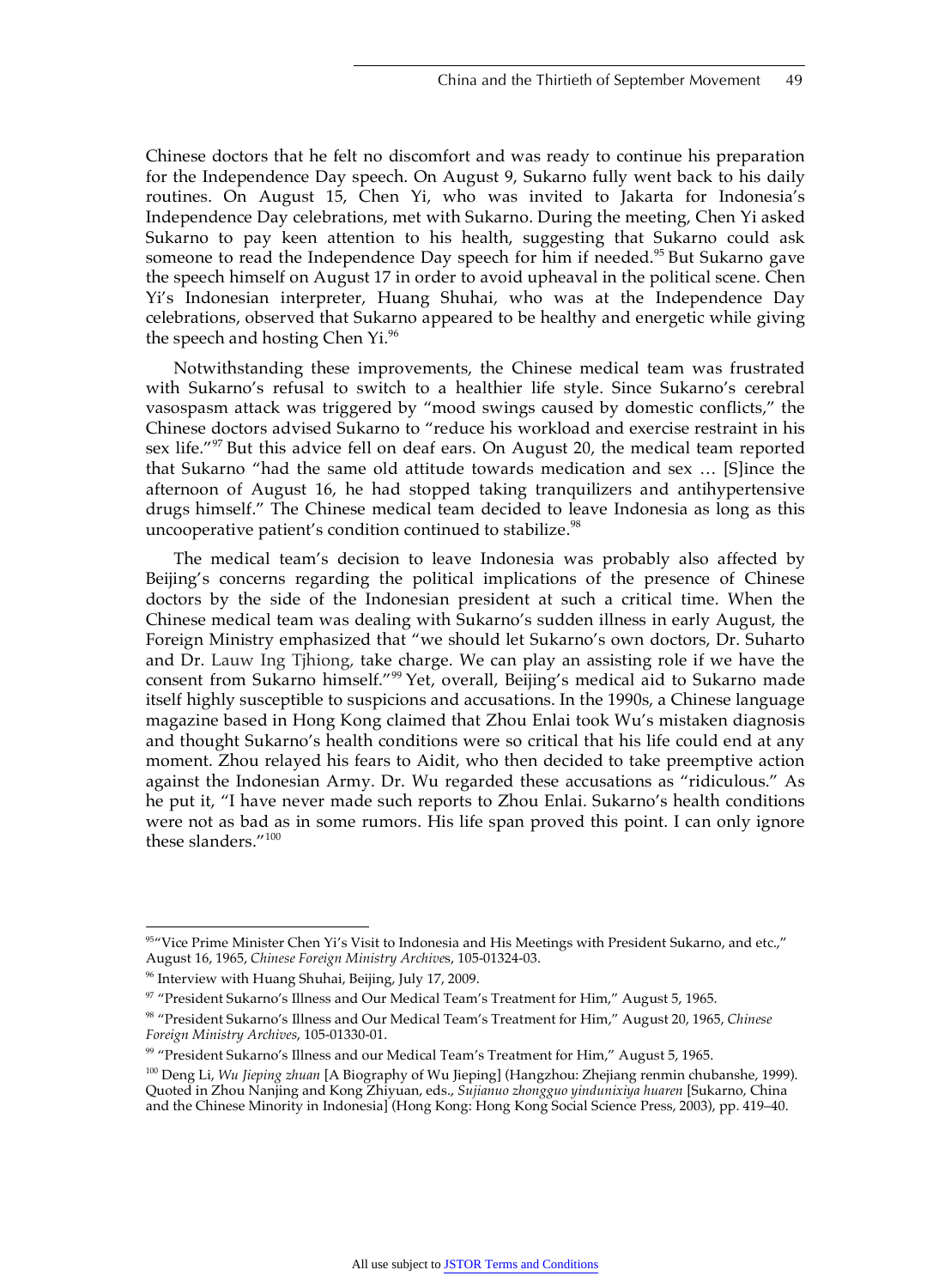#### **Connections between the Chinese and Indonesian Communist Parties**

Beijing can be proven to have reached out to Indonesia with offers of small arms, nuclear materials and technology, and medical care for the president, and it is reasonable also to raise the question of whether the Chinese leadership helped its Indonesian comrades design the plans for G30S. As the paragraphs below suggest, the Chinese leaders were aware of the PKI's plan to prevent the anti-communist army generals from making a move to seize power. But Beijing remained aloof from the actual planning of G30S.

As early as mid-1963, the top Chinese leaders perceived the situation in Indonesia to be full of tension and ripe for a power transition. In the words of Zhou Enlai, in Indonesia the most critical issue was that:

[N]asution, with the support from the United States and Chiang Kai-shek's government in Taiwan, is trying by all means to overthrow Sukarno and replace him. This is a life-and-death struggle, which will continue. No matter what Sukarno's attitude is, [the Indonesian revolution] will be born. In this new era in the history of Indonesia's struggle against imperialism and feudalism, new configurations of power will occur. The speed things evolve depends on the relative power of the PKI and its strategies. [I] believe that the PKI has foresight and will be prepared.<sup>101</sup>

On August 5, 1965, Aidit, his wife Tanti, and Jusuf Aditorop, the deputy party secretary of the PKI, had a meeting in Beijing with Mao Zedong and other top Chinese leaders, including Liu Shaoqi, Zhou Enlai, Deng Xiaoping, Peng Zhen, and Chen Yi. During the meeting, Zhou reported to Mao about Sukarno's poor health (he had suffered a severe cerebral vasospasm attack the day before), and discussed the revised travel arrangements for Aidit's early return to Indonesia. Subsequently, both sides talked about the Indonesian Army:

- Mao: I think the Indonesian right wing is determined to seize power. Are you determined, too?
- Aidit: [Nods] If Sukarno dies, it would be a question of who gains the upper hand.
- Mao: I suggest that you should not go abroad so often. You can let the Number Two person (i.e., your deputy) [in your party] go abroad instead.
- Aidit: For the right wing, they could take two possible kinds of actions: First, they could attack us. If they do so, we would have reasons to counterattack. Second, they could adopt a more moderate method by building a Nasakom government. Without Sukarno, it would be easy for the right wing to win the support of those who are in the middle in order to isolate us. The latter scenario would be difficult for us. However, no matter what, we have to deal with them. The United States advised Nasution not to initiate a coup. This is because if he

<sup>&</sup>lt;sup>101</sup> "On the Self-defense and Self-protection during the Anti-Chinese Riots in Indonesia, and the Deployment of Contingency Measures of Our Embassy in Indonesia," June 23, 1963, *Chinese Foreign Ministry Archives*, 105-01826-03.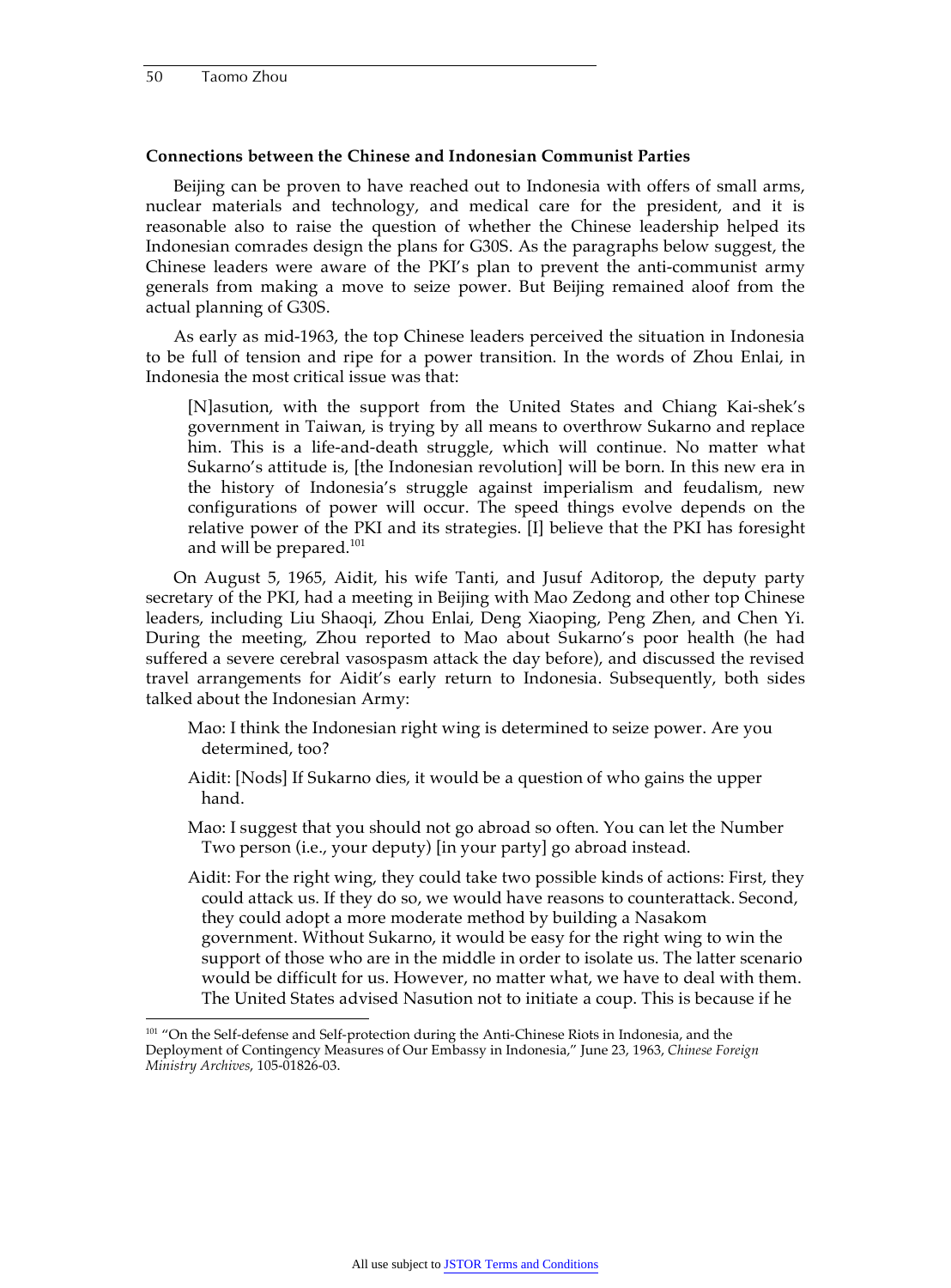initiates a coup, the left wing would also take the same course of action. The Americans told Nasution that he should wait patiently; even if Sukarno dies, he [Nasution] should be flexible rather than [initiate] a coup. He accepted the suggestion from the Americans.

Mao: That is unreliable. The current situation has changed.

Aidit: In the first scenario, we plan to establish a military committee. The majority of that committee would be left wing, but it should also include some middle elements. In this way, we could confuse our enemies. Our enemies would be uncertain about the nature of this committee, and therefore the military commanders who are sympathetic to the right wing will not oppose us immediately. If we show our red flag right away, they will oppose us right away. The head of this military committee would be an underground member of our party, but he would identify himself as [being] neutral. This military committee should not last for too long. Otherwise, good people will turn [into] bad people. After it has been established, we need to arm the workers and peasants in a timely fashion.<sup>102</sup>

In the record of the meeting quoted above, Mao shifted the conversation to his own experience at the Chongqing Negotiations with the Chinese Nationalist Party. Given the historical background of the Chinese Civil War, Mao might have been making an oblique suggestion that Aidit should be prepared for both peace talks and armed struggles. Though the Chinese leadership's attitude remained unclear, it is evident that Beijing was informed of Aidit's plan, and at least did not object to it.

It is unlikely, however, that Beijing knew of the exact timing of G30S or participated in the planning. Indeed, October 1, 1965, probably was a nerve-racking day for the Chinese leaders, who had to maintain their composure at the PRC's National Day celebrations despite the drastic changes in the situation in Indonesia. The first piece of news about G30S came to Beijing from the foreign media rather than from the Chinese embassy in Jakarta. Apparently, Beijing sent a telegram to its embassy in Jakarta right after receiving the news, requesting clarifications. Yet a reply did not reach Beijing until more than a day later.<sup>103</sup> In other words, in the first twenty-four hours after G30S took place, Beijing completely lost contact with its embassy in Jakarta. The Associated Press, Agence France-Presse, and Reuters were the only sources Beijing had available. During his first official meeting with the Indonesian guests after G30S, Zhou Enlai told Chairul Saleh, Ali Sastroamidjojo, General Wylyo Puspoyudo, and Ambassador (to China) Djawoto that "we have recently received several pieces of news reports from abroad. According to these reports, a Council of Generals staged an abortive coup, and the Guards of the Presidential Palace captured those involved …

 <sup>102 &</sup>quot;Chairman Mao meets the delegation of the PKI," *Chinese Communist Party Central Archives*, August 5, 1965.

<sup>&</sup>lt;sup>103</sup> "Minutes of the Meeting with Prime Minister Zhou Enlai and the Delegation of the Staff College of the Indonesian Air Force," October 3, 1965, *Chinese Foreign Ministry Archives*, 105-01687-02. Zhou told the delegation of the Staff College of the Indonesian Air Force: "[W]e sent a telegram to our embassy in Jakarta the day before yesterday, but we have not received a reply yet." Yet in his talk with Chairul Saleh, he said some telegrams went through on October 2, 1965. See "Minutes of Prime Minister Zhou Enlai's Second and Third Meeting with the Delegation of Indonesia People's Consultative Assembly (on the Domestic Situation in Indonesian and the Afro-Asian Conference)," October 1–4, 1965*, Chinese Foreign Ministry Archives*, 105-01917-01.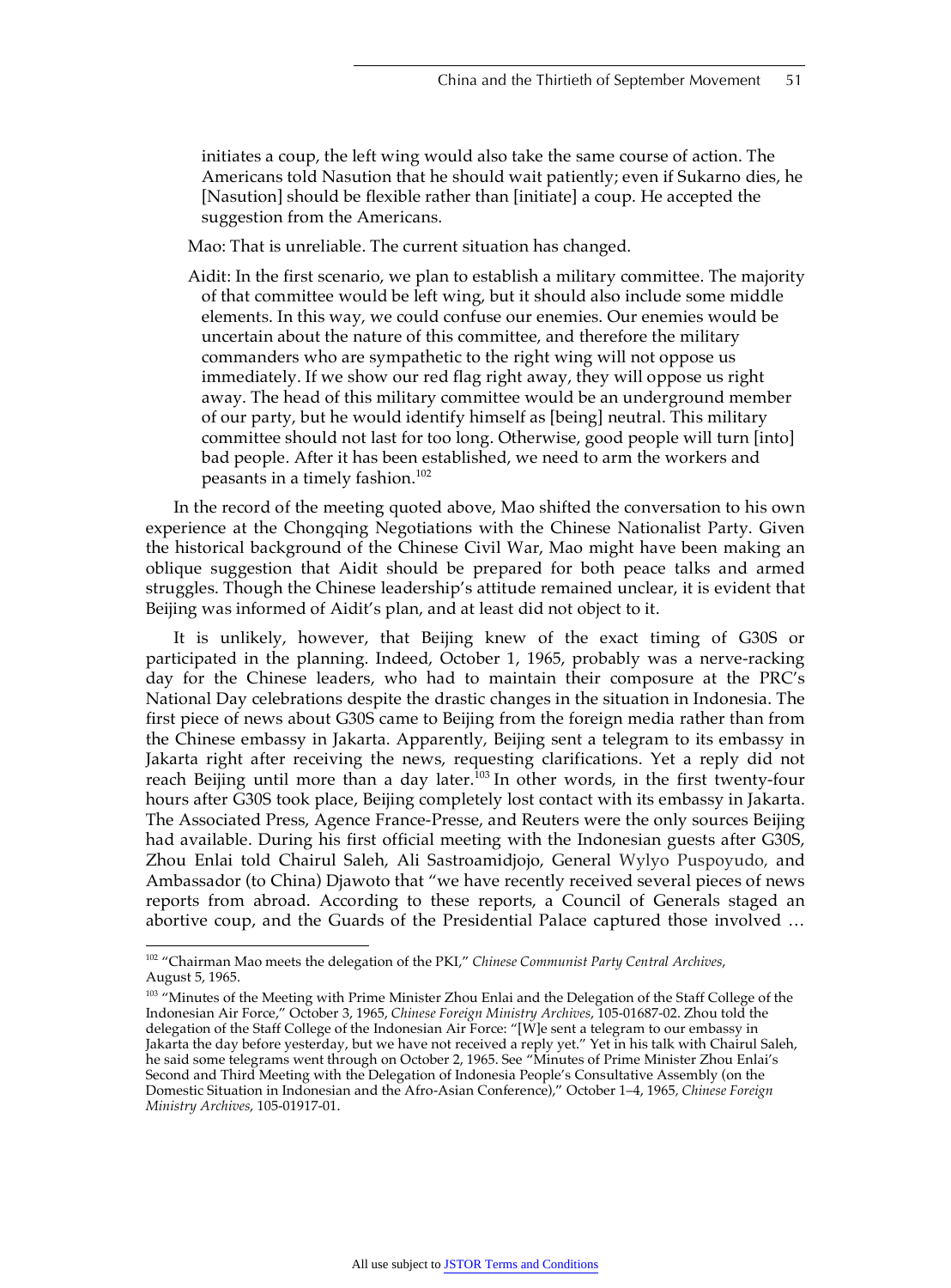The President is safe. And the Guards of the Presidential Palace formed a 'Revolutionary Council' to take control of the situation." On October 2, some telegrams finally went through between Beijing and Jakarta, including one from the Chinese Embassy confirming the safety of Sukarno. However, communication remained intermittent and the radio signals from the Chinese embassy were constantly disrupted. The New China News Agency's (Xinhua) Jakarta office was completely blocked.<sup>104</sup>

In his talk with Chairul Saleh on October 1, Zhou's interpretation of the role of the Revolutionary Council as responding to the attempted coup by the Council of Generals, rather than initiating G30S by itself, was intriguing. In a meeting in mid-November with North Korean Prime Minister, Ri Ju-yeon, Chen Yi said that the leader of G30S, Untung, "was following Sukarno's instructions." He further explained: "There were supporters of Sukarno as well as spies from the army and right wing within the PKI. Sukarno's supporters and PKI members were inside the army, too. It is difficult to understand what was going on."105 Given that both Zhou Enlai and Chen Yi were present at Aidit's discussions with Mao on August 5, the two top Chinese leaders could be trying to protect the PKI as well as the CCP itself by hiding the fact that Beijing was informed of Aidit's plan ahead of time. It is also possible, perhaps probable, that the Chinese leadership was surprised by the swiftness of the PKI's actions. Beijing might have been expecting a longer period of Sukarno–PKI collaboration, which would allow the PKI to buy more time for full-scale militarization. Thus, the way in which the PKI rushed to action probably had already made the situation look worrisome to Beijing. On October 2, the foreign policy-making circle in Beijing had already learned that the Revolutionary Council had failed, and Suharto had taken control of the situation.<sup>106</sup>

It seems that from the immediate aftermath of G30S to late October 1965, Chinese leaders were still hoping for the emergence of a progressive, left-leaning government, which would continue to rely on an alliance between Sukarno and the PKI. Beijing was cherishing high expectations for Sukarno to emerge as the game-changer. On October 3, when meeting with the delegation of the Staff College of the Indonesian Air Force, Zhou said he was relieved to hear President Sukarno's own voice in the broadcast at 2:30 PM on that day. By the end of the conversation, Zhou told the head of the delegation, "Please tell President Sukarno to take good care of his health for the sake of Indonesia's revolution."107 On October 4, before Chairul Saleh set off for Jakarta, Zhou asked Chairul Saleh to convey the regards of the leaders of the Chinese Communist Party and the government, including Mao Zedong, Liu Shaoqi, Zhu De, Chen Yi, Peng

<sup>&</sup>lt;sup>104</sup> Minutes of Prime Minister Zhou Enlai's Second and Third Meeting with the Delegation of Indonesia People's Consultative Assembly (on the Domestic Situation in Indonesian and the Afro-Asian Conference)," October 1–4, 1965*, Chinese Foreign Ministry Archives*, 105-01917-01.

<sup>&</sup>lt;sup>105</sup> "Prime Minister Zhou Enlai, Vice Prime Minister Chen Yi's Second Meeting with the Vice Prime Minister of North Korea," November 11, 1965, *Chinese Foreign Ministry Archives*, 106-01476-06. 106 "On the 30 September Movement in Indonesia," October 2, 1965, *Chinese Foreign Ministry Archives*, 204-01389-04.

<sup>&</sup>lt;sup>107</sup> Minutes of the Meeting with Prime Minister Zhou Enlai and the Delegation of the Staff College of the Indonesian Air Force," October 3, 1965, *Chinese Foreign Ministry Archives*, 105-01687-02.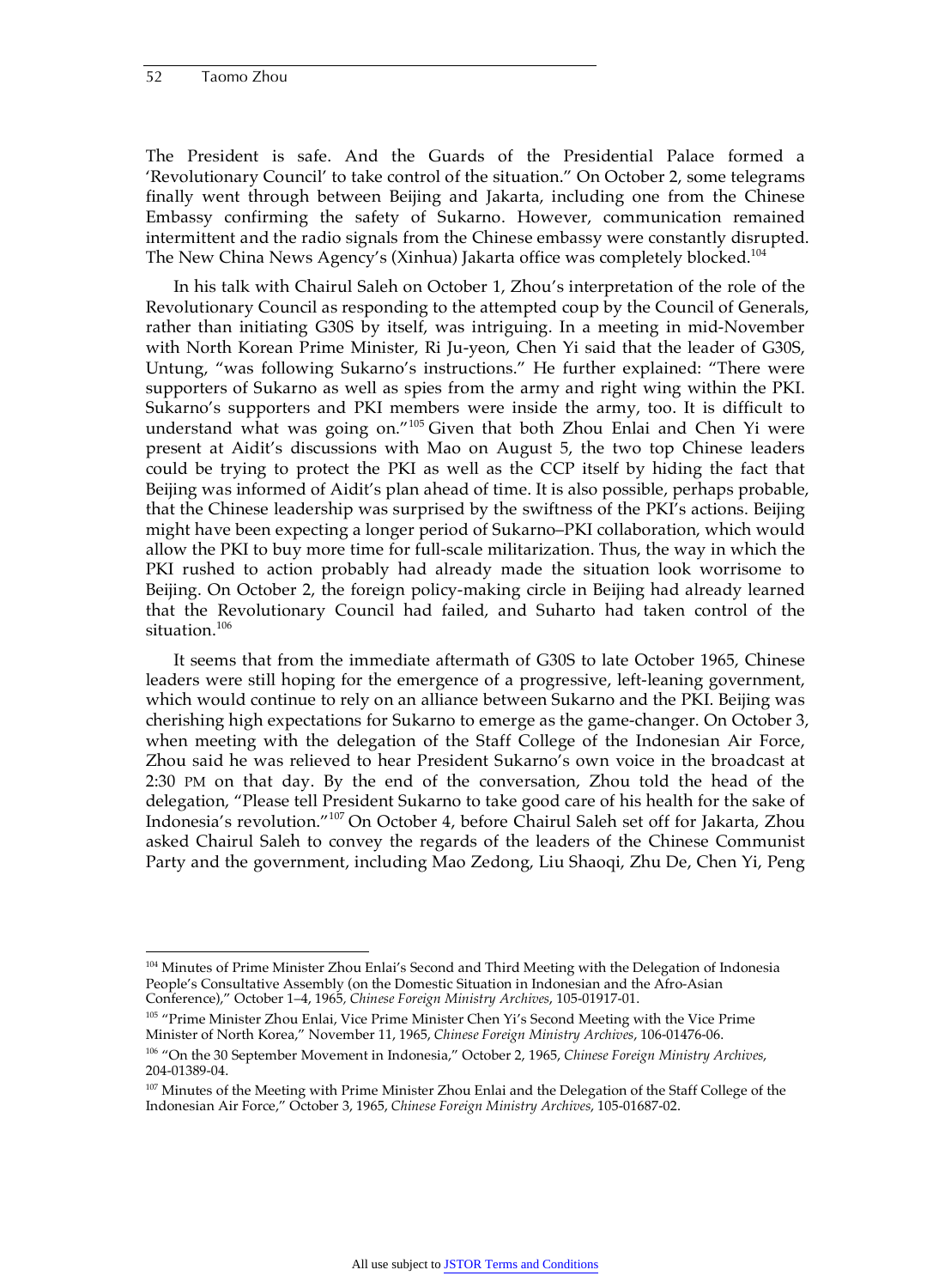Zhen, and himself, to Sukarno. Zhou said that "all of us have been listening to news about the situation in Indonesia from October 1 to October 3."<sup>108</sup>

Yet such friendly gestures took a sharp turn when conflicts broke out between staff members of the Chinese Embassy and the Indonesian Army at the PRC Embassy compound in Jakarta, due to the former's refusal to lower the Chinese national flag to half-mast on the national memorial day to commemorate the army generals killed in G30S. The clash was followed by the Indonesian military's search of the dormitory used by Chinese Embassy staff and the residence of Chinese engineers at the construction site of the Beijing-sponsored CONEFO building.109 In the eyes of the Chinese leaders, Sukarno's failure to protect China's interests this time was a dealbreaker, reflecting Sukarno's lack of both credibility and political prowess in the fastchanging political scene in Indonesia. Chen Yi said to the visiting North Korean prime minister, Ri Ju-yeon, in mid-November:

Sukarno wanted to mediate and then take control of the situation, but the leeway he had [was] extremely limited. From 1955 to the present, we have been collaborating with Sukarno for more than a decade. Our policy towards Sukarno has made a great impact among countries in Asia and Africa. We told him that he could use attacks on and searches in our commercial office, the Chinese experts' residence (referring to the Chinese engineers sent to Indonesia for the CONEFO building project), and consulates as a card to negotiate with the army and the right wing. He can win support from them. He is grateful.

Zhou Enlai said at the same occasion:

[W]e believe Sukarno and Subandrio are devoted to maintaining friendly relations with China … but the right wing wanted to destroy bilateral relations completely. The ethnic Chinese were also persecuted, suffering from robbery and illegal detention. Sukarno hopes that we will give him some more time. But time has passed already. He could only shake his head and sigh … [I]t is difficult to say how much Sukarno can do. I don't think he has much leverage.

Zhou further quoted King Sihanouk, who was living in exile in Beijing at the time:

King Sihanouk admits that the right wing is taking control of the situation in Indonesia, although they had no solid foundation of support among the people. But Sihanouk trusted Sukarno too much. He thinks Sukarno is able to overturn the situation. This is not accurate.<sup>110</sup>

Deeply disappointed with Sukarno, Beijing began to expect a full-fledged communist revolution in Indonesia beginning mid-November 1965. As Chen Yi put it bluntly in his conversation with Ri Ju-yeon: "Personally, I think it will be a good thing if Sukarno is overthrown. Sukarno could mediate between the right and the left. But

<sup>108 &</sup>quot;Minutes of Prime Minister Zhou Enlai's Second and Third Meeting with the Delegation of Indonesia People's Consultative Assembly (on the Domestic Situation in Indonesian and the Afro-Asian conference)," October 1–4, 1965.

<sup>109 &</sup>quot;Chinese Government Strongly Protests against the Indonesian Army's Violation of Diplomatic Protocols," *Renmin ribao* [People's Daily], October 19, 1965.

<sup>&</sup>lt;sup>110</sup> "Prime Minister Zhou Enlai, Vice Prime Minister Chen Yi's Second Meeting with the Vice Prime Minister of North Korea," November 11, 1965, *Chinese Foreign Ministry Archives*, 106-01476-06.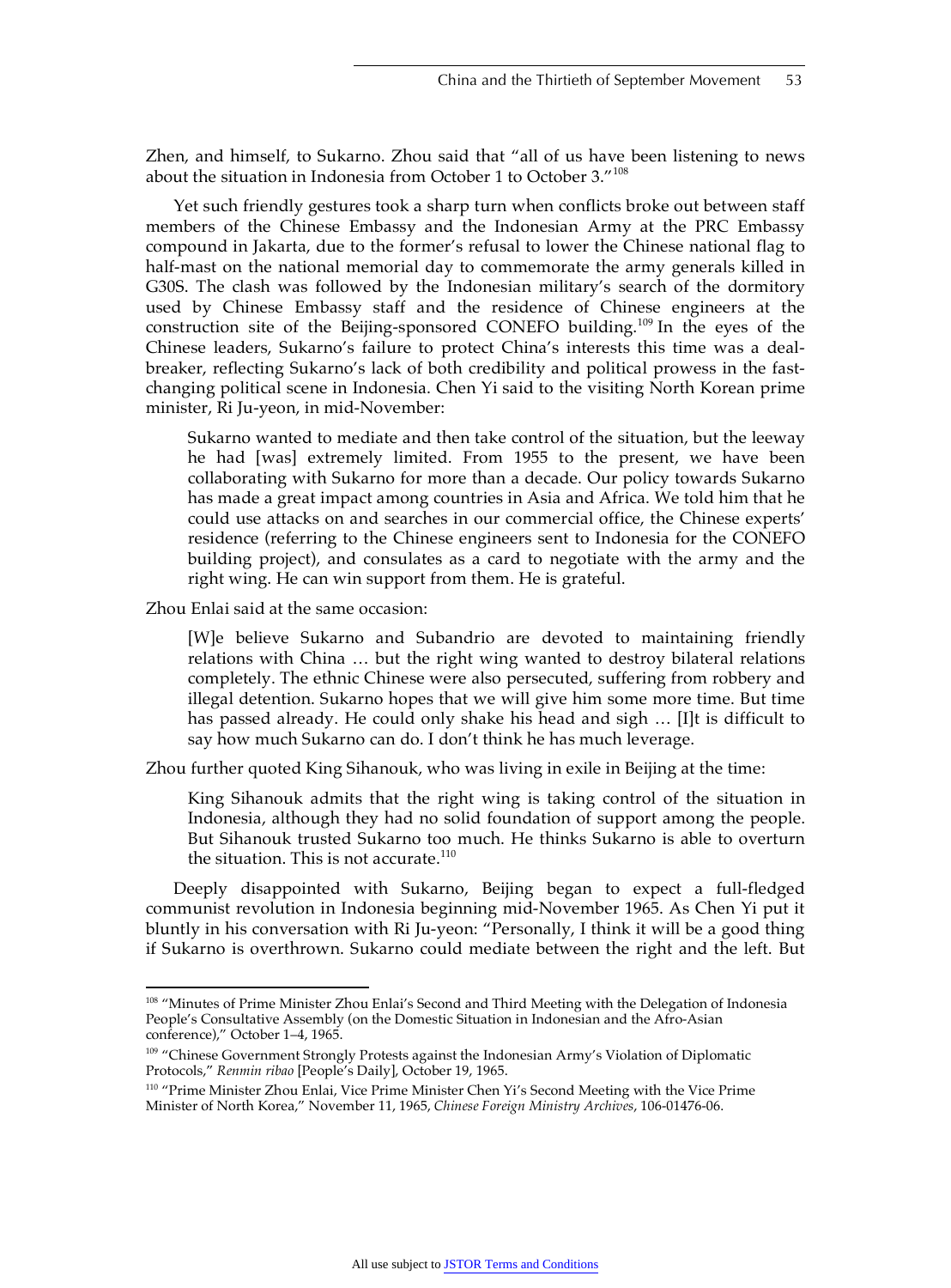the future of Indonesia depends on the armed struggle of the PKI. This is the most important thing. It is definitive."111 However, at the time, Beijing had no clear picture of the situations in Central and East Java, and Sumatra, where communist forces were believed to be the strongest. All direct communications between the PKI and the CCP had been cut off. Beijing was not able to receive any information directly from the PKI, or indirectly from North Korean or North Vietnamese embassies in Jakarta. There were PKI members coming to China from Jakarta, but the number seemed small and none of them had reliable information about the conditions outside of the capital. The Chinese leadership knew that there was an armed force of more than ten thousand in Central Java. And Beijing was confident that the PKI was building up its strength and had a good chance in the final showdown with the army because the party was believed to have control over the vast countryside and mountainous regions. Chen Yi strongly endorsed the PKI's armed struggle:

The PKI was most resolute in its anti-imperialist, anti-revisionist campaigns. It can definitely withstand this test. Obviously, the united front is not doing the PKI any good. The PKI should resolutely shift its policy to armed struggle … An overall revolution is inevitable in Indonesia. No matter what actions the United States and the right-wing forces will take, no matter what tricks Sukarno will play, fundamental issues need to be resolved. Indonesia is now at the eye of a storm, at the eve of a great revolution.<sup>112</sup>

With regard to China's response to the radical change in Indonesian domestic politics and subsequently in bilateral relations, Chen Yi and Zhou Enlai seemed to have different stances, as shown in their conversations with North Korea's prime minister in mid-November 1965. Chen Yi's position was more aggressive, as he announced that China would not serve as a mediator in Indonesian politics. He claimed: "It would serve us the best if our ambassador is expelled, which indicates that there is hope for Indonesia's revolution. I hope the conflicts between the right wing and left wing will escalate."113 Zhou Enlai, on the other hand, was more cautious and diplomatic. He made a clear distinction between the two parts of the Chinese policy one on state-to-state relations, the other towards the Indonesian revolution. For bilateral relations, Zhou said Beijing would continue to work with Sukarno as long as he was sincere, while continuing its strong protest against the army and other anti-China right-wing groups. For intra-communist-party relations, Zhou said: "We support our fraternal party [the PKI], but our support is within proper boundaries. It is the Indonesian people's revolution, led by the Indonesian left-wing. We cannot surpass them. Now the PKI has not yet made any public announcement. Therefore we cannot speak on its behalf."<sup>114</sup>

The Chinese leadership's great expectations were soon shattered. In December 1965, when Mao learned of the death of Aidit, who was gunned down in Central Java by Suharto's troops, he wrote a poem:

 $111$  Ibid.

 $112$  Ibid.

- $113$  Ibid.
- $114$  Ibid.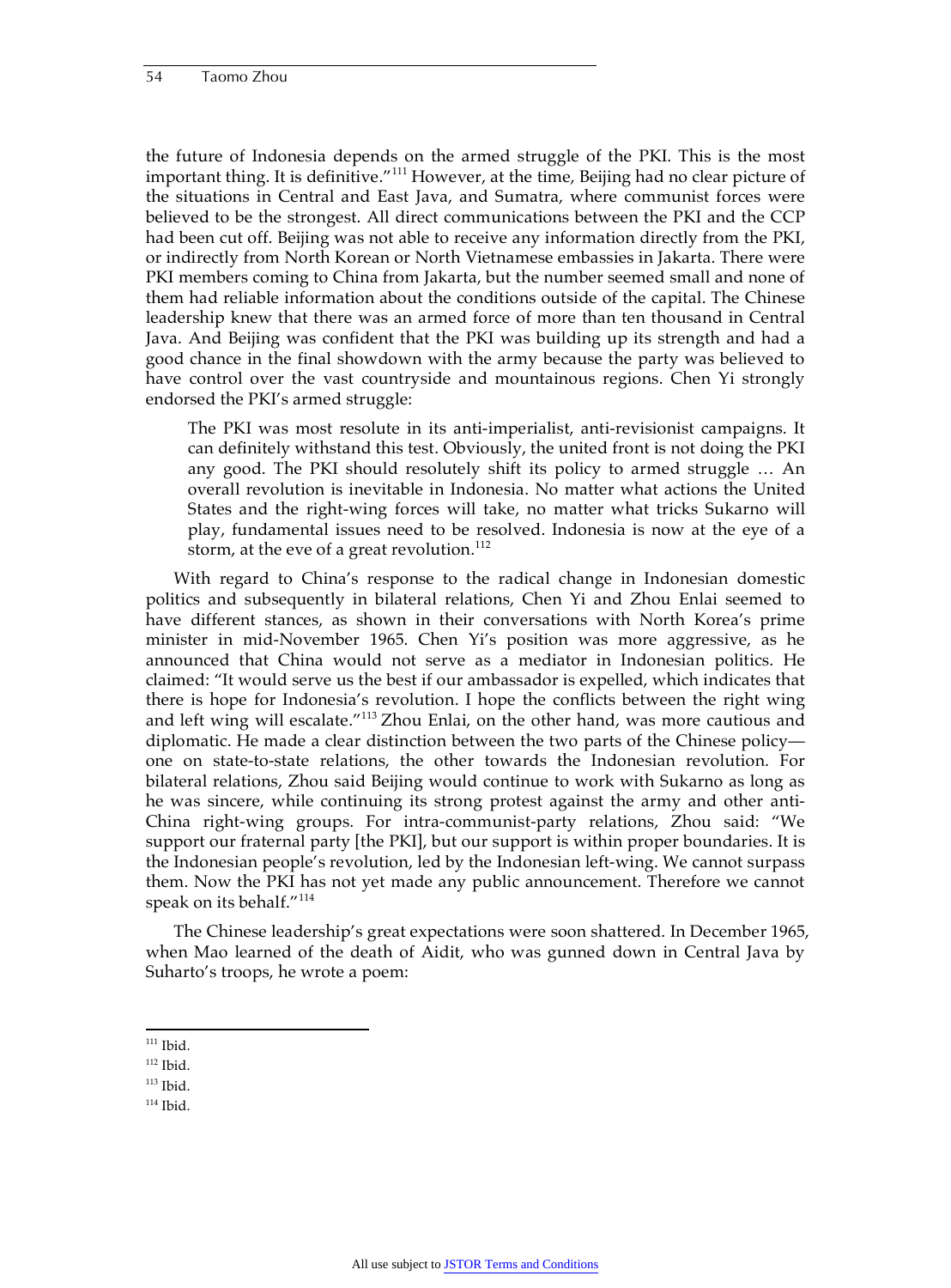Sparse branches stood in front of my windows in winter, smiling before hundreds of flowers

Regretfully those smiles withered when spring came

There is no need to grieve over the withered

To each flower there is a season to wither, as well a season to blossom

There will be more flowers in the coming year. $115$ 

The poem showed Mao's confidence for a revival of the communist movement in Indonesia. However, with Mao launching the Great Proletarian Cultural Revolution while Suharto solidified his grips on political power through a cleansing of communists in Indonesia, bilateral relations plummeted to an extreme low. In the spring of 1966, Beijing started to openly oppose the Suharto regime after a right-wing students' group and the Indonesian Army attacked the Chinese Embassy in April. Radio Peking's constant broadcasts of fierce protests aimed towards an Indonesian audience escalated the tension and, ironically, granted the Indonesian Army the opportunity to further extend its accusations that Beijing was involved in  $G30S$ .<sup>116</sup>

The Suharto regime also accused Beijing of maintaining its connection with the PKI after G30S by secretly offering shelter to PKI exiles. It is true that Beijing did make living arrangements for PKI members and affiliates who were in China when G30S took place, and those who later came to China from abroad seeking sanctuary, including PKI leader Jusuf Adjitorop and Aidit's daughter Ibarruri and brother Asahan Sobron.<sup>117</sup> Because the timing of G30S coincided with the PRC's National Day celebrations, approximately 4,500 Indonesian visitors from various delegations (political, economic, military, and cultural) were in different parts of China at the time of G30S. In Beijing alone, there were twenty-eight groups totalling almost five hundred people altogether. As Zhou Enlai said to Chairul Saleh on September 30, 1965, before the start of a national banquet, "You [Indonesian guests] will take up the largest percentage in the banquet hall tonight. I wish we could have Indonesianspeaking staff to attend to you at each and every table."<sup>118</sup> After G30S, the PRC adopted a generous policy towards the Indonesian visitors. On October 4, Zhou Enlai said to the delegation of the Indonesia People's Consultative Assembly, "It is difficult to find convenient ways of transportation in such a short time for so many people. We are willing to receive anyone who cannot leave immediately and provide any

 <sup>115</sup> Mao, "Pusuanzi dao guoji gongchanzhuyi zhanshi aidi tongzhi" (In Memory of Comrade Aidit, an International Communist Fighter), December 1965, http://cpc.people.com.cn/ GB/ 69112/70190/70199/ 4763391.html, accessed July 20, 2008.

<sup>116 &</sup>quot;Awas Neo-imperialisme Kuning," April 25, 1965, *Angkatan Bersendjata*. This editorial accused the PRC of being a "new yellow imperialist" that interfered with Indonesian domestic politics, particularly through the unfriendly and insulting reports by New China News Agency (Xinhua) and Radio Peking.

<sup>117</sup> Ibarruri has written about her experience in China in Ibarruri Putri Alam, *Roman biografis Putri Alam, anak sulung D. N. Aidit* (Jakarta: Hasta Mitra, 2006). For an analysis of this book, see David T. Hill, "Writing Lives in Exile: Autobiographies of the Indonesian Left Aboard," in *Locating Life Stories: Beyond East-West Binaries in (Auto)Biographical Studies,* ed. Maureen Perkins ( Honolulu, HI: University of Hawaii Press, 2012), pp. 215–36.

<sup>&</sup>lt;sup>118</sup> "Minutes of Prime Minister Zhou Enlai's First Meeting with the Delegation of Indonesia People's Consultative Assembly (on the Domestic Situation in Indonesian and the Afro-Asian Conference)," September 30, 1965*, Chinese Foreign Ministry Archives*, 105-01917-03.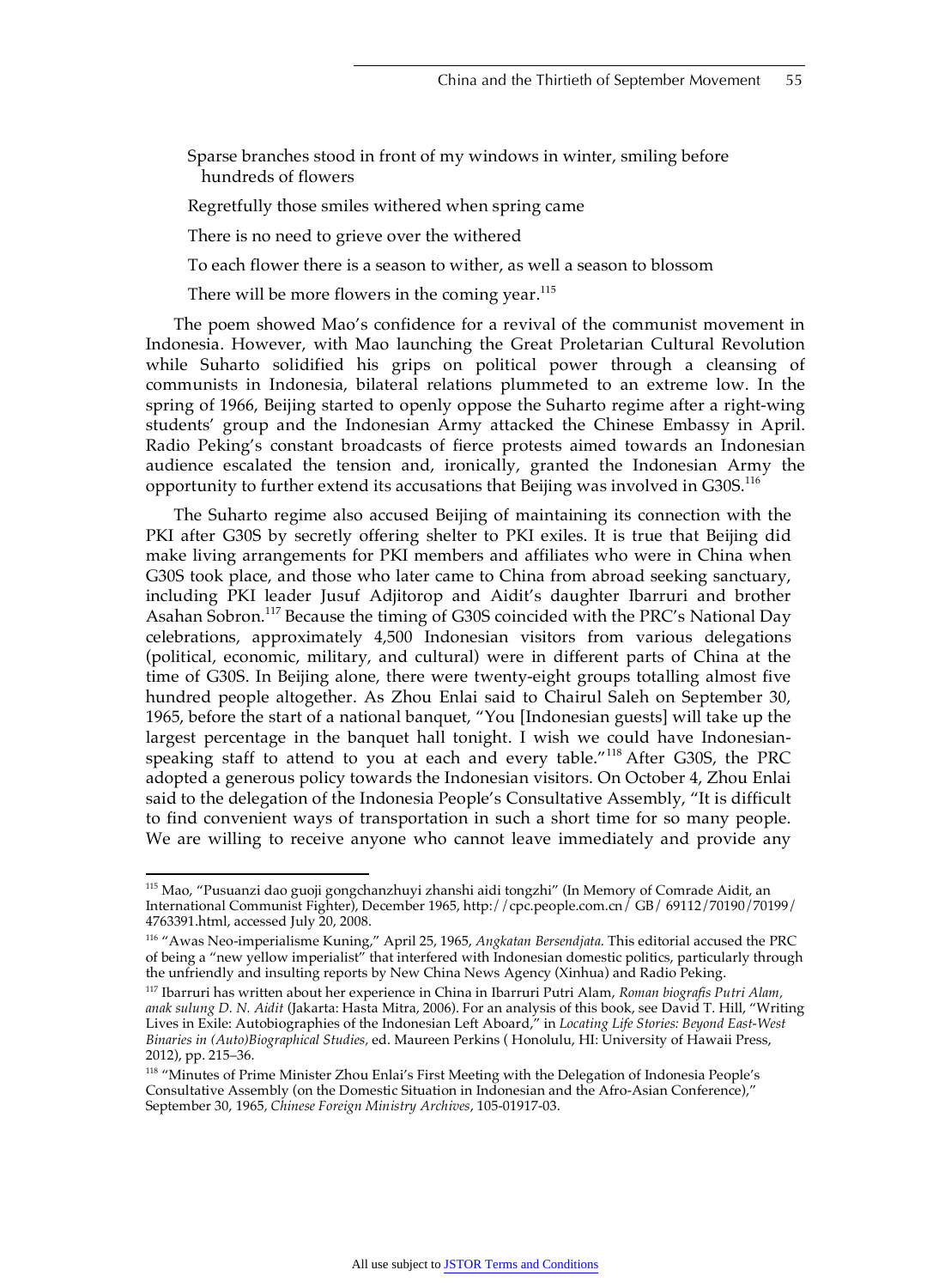kind of amenity possible. If you want to travel in China, you are free to do so; if you want to leave, you are free to do so as well. We are willing to help in both cases."<sup>119</sup>

Among the Indonesian visitors, only a small number (mostly high-ranking government officials) were able to leave for Indonesia shortly after G30S, while a larger portion stayed in China for a more extended period of time. On October 2, the Indonesian Air Force sent a plane from Halim Airbase to Beijing to pick up some delegates.<sup>120</sup> Vice Air Marshal Sutopo and nuclear scientist Djali Ahimsa were on board, and they arrived in Indonesia on October  $6.^{121}$  At the same time, however, the PKI members and sympathizers who were not able or not willing to leave for Indonesia were taken care of by the CCP. According to playwright and PKI member Utuy Tatang, who stayed in China between 1965 and 1974, those who had health concerns were mostly transferred to hospitals in Guangzhou, and later to a sanatorium in South China.122 The healthy or recovered visitors who wished to stay were relocated to the Nanjing Military Academy, where they were drilled in Cultural Revolution propaganda and forced to carry on meetings for criticism and self-criticism, and attend study sessions on the works of Mao Zedong every day.<sup>123</sup> Some witnesses mentioned that the PKI exiles received training on guerrilla-warfare strategies at the Nanjing Military Academy.<sup>124</sup> However, there are few written sources that can either confirm the existence of such training programs or inform us about its beginning and ending dates. It is likely that the Chinese government stopped the training in 1968 or 1969, when it became clear that the nascent armed struggles in South Blitar and Kalimantan had ended and the remaining PKI members had been decimated.

Most importantly, during the Cultural Revolution the exiles were instructed to reflect upon the "mistakes of the PKI" that led to G30S. And the conclusion they drew, which was probably an attempt to cater to the radicalized political atmosphere in China at the time, was that the PKI had sown the seeds for its own destruction ever since it made the decision to give up armed struggle. The parliamentary road, with which the PKI had been achieving great success, was thus regarded as revisionist and a

<sup>&</sup>lt;sup>119</sup> "Minutes of Prime Minister Zhou Enlai's Second and Third Meeting with the Delegation of Indonesia People's Consultative Assembly (on the domestic situation in Indonesia and the Afro-Asian conference)," October 1–4, 1965*, Chinese Foreign Ministry Archives*, 105-01917-01.

<sup>&</sup>lt;sup>120</sup> "Minutes of the Meeting with Prime Minister Zhou Enlai and the Delegation of the Staff College of the Indonesian Air Force," October 3, 1965, *Chinese Foreign Ministry Archives*, 105-01687-02.

<sup>&</sup>lt;sup>121</sup> Interview with Djali Ahimsa, Jakarta, April 18, 2013.

<sup>122</sup> Utuy Tatang, *Di Bawah Langit Tak Terbintang* (Jakarta, Pustaka Jaya, 2001), pp. 77–104. The sanatorium in South China that Utuy Tatang mentioned might be the guesthouse for Southeast Asian communist exiles located in Nanchang, Jiangxi Province. Interview with Suar Suroso, Nanchang, China, October 9, 2013. Suar Suroso, the former secretary of the PKI's youth organization, *Pemuda Rakyat*, arrived in Beijing from Moscow in 1967. The international branch of the CCP made arrangements for Suar Suroso and his family to settle in Nanchang.

<sup>&</sup>lt;sup>123</sup> Ibid., pp. 91-97. Utuy Tatang did not mention the name of "Nanjing Military Academy" explicitly, but he wrote that the city was commonly known as the fireplace, or "*tungku*" of China (a nickname of Nanjing commonly known by the Chinese), and the place that was guarded by the Chinese military, with almost all Indonesian exiles dressed in Chinese military uniform. This deduction is supported by my interview with Adam Wong (Wang Jinming), Hong Kong, September 16, 2013.

<sup>&</sup>lt;sup>124</sup> Interview with Adam Wong. Adam Wong was one of the "41 patriotic ethnic Chinese youth" who were engaged in conflicts with the army and local police in Medan. In early 1967, he and other "little overseas Chinese heroes" gave talks all around China (via arrangement by the International Branch of the CCP), including the Nanjing Military Academy.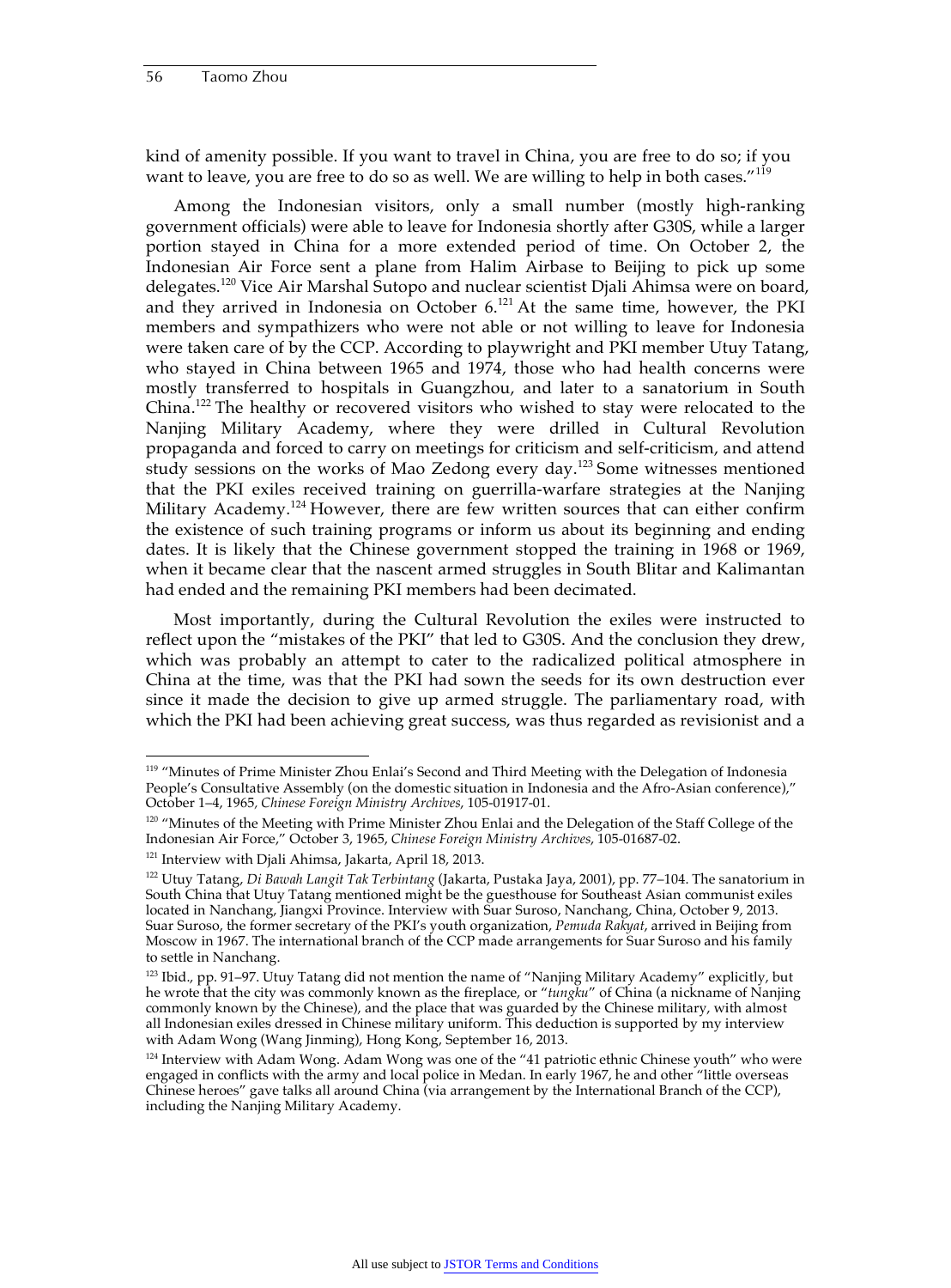fatal choice.125 Adam Wong (Wang Jinming), an ethnic Chinese who returned from Medan to China in 1966, visited the Nanjing Military Academy in early 1967. According to him, there were around one hundred PKI members residing there, and almost everyone was eager to know about the situation in Indonesia and had "endless questions" regarding the cleansing of the PKI. Wong observed that the exiles, who were drawn deeply into the Cultural Revolution, broke into different political factions—there were those who were still loyal to Aidit, and those who had turned against Aidit, either because they bought the argument about the "revisionist nature" of the parliamentary road, or because they blamed Aidit's recklessness for PKI's fall. Following the call to "speak out freely" and to "air one's views fully" during the Cultural Revolution, the two sides both wrote "big-character posters" and held heated debates.<sup>126</sup>

The Chinese government changed its policy towards the PKI exiles in the late 1980s, when Beijing sought to normalize its relations with Jakarta. The official status granted to the PKI exiles was downgraded from "foreign guests of the Party"—a prestigious title in the Chinese context—to "residents of foreign origins." Those who remained in China were given Chinese passports and national identity cards, and assigned to jobs in the civil sector.<sup>127</sup> When Qian Qichen, the Chinese foreign minister at the time, met with Indonesian State Minister Murdiono for an ice-breaking talk in 1989, Qian explained China's position this way:

We had noticed that Indonesia was particularly concerned about non-interference in the internal affairs of other countries. I stressed that China had no connection with the Indonesian Communist Party—we did not even know whether there was such a party today. There had once been some Indonesians living in China, but most of them had left and probably only a few dozen remained. Some of these had retired; others were employed. We did not allow Indonesians living in China to engage in political activities. $128$ 

#### **Conclusion**

From late 1964 to September 1965, Beijing used much of its political leverage to push for a scenario that suited its best interests in Indonesia—an adamant leftist government led by Sukarno and the PKI jointly, with the right wing undermined or eliminated. By offering military aid and the promise of nuclear-technology transfers, the PRC was hoping to take advantage of Sukarno's *Konfrontasi* with the Federation of Malaya and his eager pursuit of nuclear weapons. Ultimately, the Chinese leadership wanted to rally Sukarno's support for Beijing's efforts to weaken Western influence in Southeast Asia and the Pacific. Beijing supported the proposal of the Fifth Force in order to help the pro-Sukarno forces (the PKI and the Indonesian Air Force) strengthen themselves against the right-wing elements in the Indonesian Army. And by offering

 <sup>125</sup> Utuy Tatang, *Di Bawah Langit Tak Terbintang*, p. 94.

<sup>126</sup> Interview with Adam Wong.

<sup>&</sup>lt;sup>127</sup> Interview with Suar Suroso, Nanchang, China, October 10 and 12, 2013. After the Cultural Revolution ended in 1976, Suar Suroso was assigned to teach at a local university, and his wife, who was trained in medicine, at a local hospital.

<sup>128</sup> Qian Qichen, *Ten Episodes in China's Diplomacy* (New York, NY: Harper Collins, 2005), pp. 93–94.